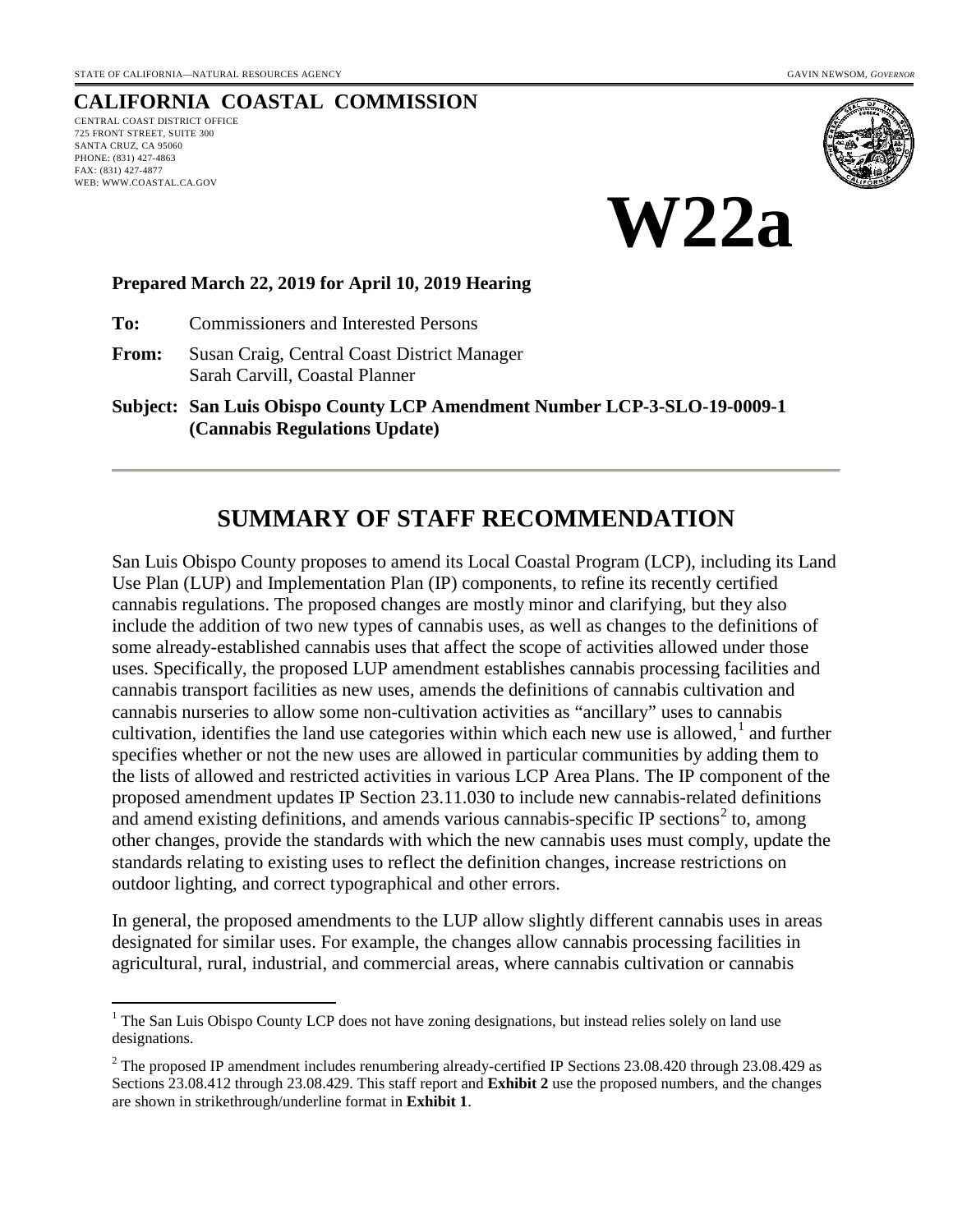manufacturing is already allowed under the existing LUP, subject to specific criteria. The proposed IP amendment provides standards that further tailor these new cannabis uses to appropriate contexts (such as by requiring cannabis transport facilities, which are proposed to be allowed in a much broader array of land use categories, to store vehicles used for transporting cannabis in a manner appropriate to the surroundings), and either maintain or strengthen additional requirements that address most of the unique resource-impact issues associated with cannabis, such as artificial lighting for plant growth manipulation, nuisance odors, security risks, and proximity to at-risk populations. However, the IP amendment, as proposed, includes some minor drafting errors, including two that provide habitat setbacks for the new cannabis uses that are inconsistent with LUP policies protecting environmentally sensitive habitat areas (ESHA). Therefore, staff is recommending modifications that replace these setbacks with a reference to the setbacks required for all cannabis uses (which were previously found consistent with the LUP under the initial cannabis LCP amendment certification). Other modifications clarify intent and correct minor errors. County planning staff is supportive of the staff recommendation, including all of the suggested modifications.

As modified, the proposed amendment allows two new cannabis uses where those uses are appropriate, and subject to exacting criteria, while also maintaining or enhancing protections for coastal resources. The proposed amendment is essentially a series of refinements to the LCP amendment that established the County's cannabis regulations in the LCP for the first time (certified by the Commission in June 2018), and the changes now proposed are fairly minor in that context and should be understood in that way. It is expected that the County will submit additional cannabis-related LCP changes in the future that will have greater implications for the operation of the cannabis regulatory program (e.g., related to the types of cannabis activities allowed on agricultural land), but these issues are not before the Commission today; the County's purpose at this time is to make needed, noncontroversial changes to the LCP now while continuing to engage with the public and the cannabis industry on other changes that will take more time to hone and refine. The proposed amendment, as modified, is consistent with and adequate to carry out the Coastal Act and the LUP. Therefore, staff recommends that the Commission approve the amendment with suggested modifications. The required motions and resolutions are found on page 4 below.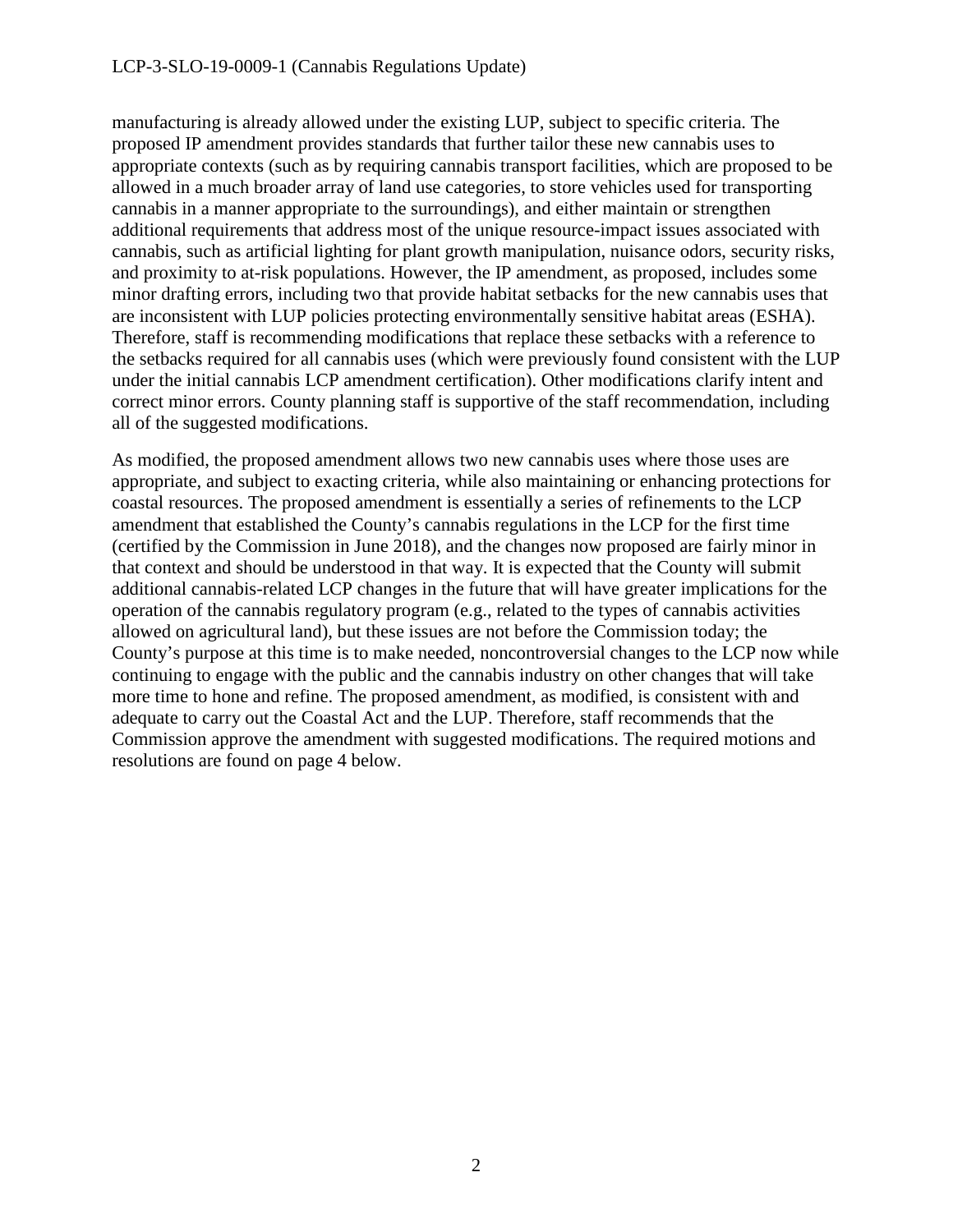# **TABLE OF CONTENTS**

### **APPENDICES**

Appendix A – Substantive File Documents Appendix B – Staff Contact with Agencies and Groups

# **EXHIBITS**

Exhibit 1: Proposed LCP Amendment Text Exhibit 2: Suggested Modifications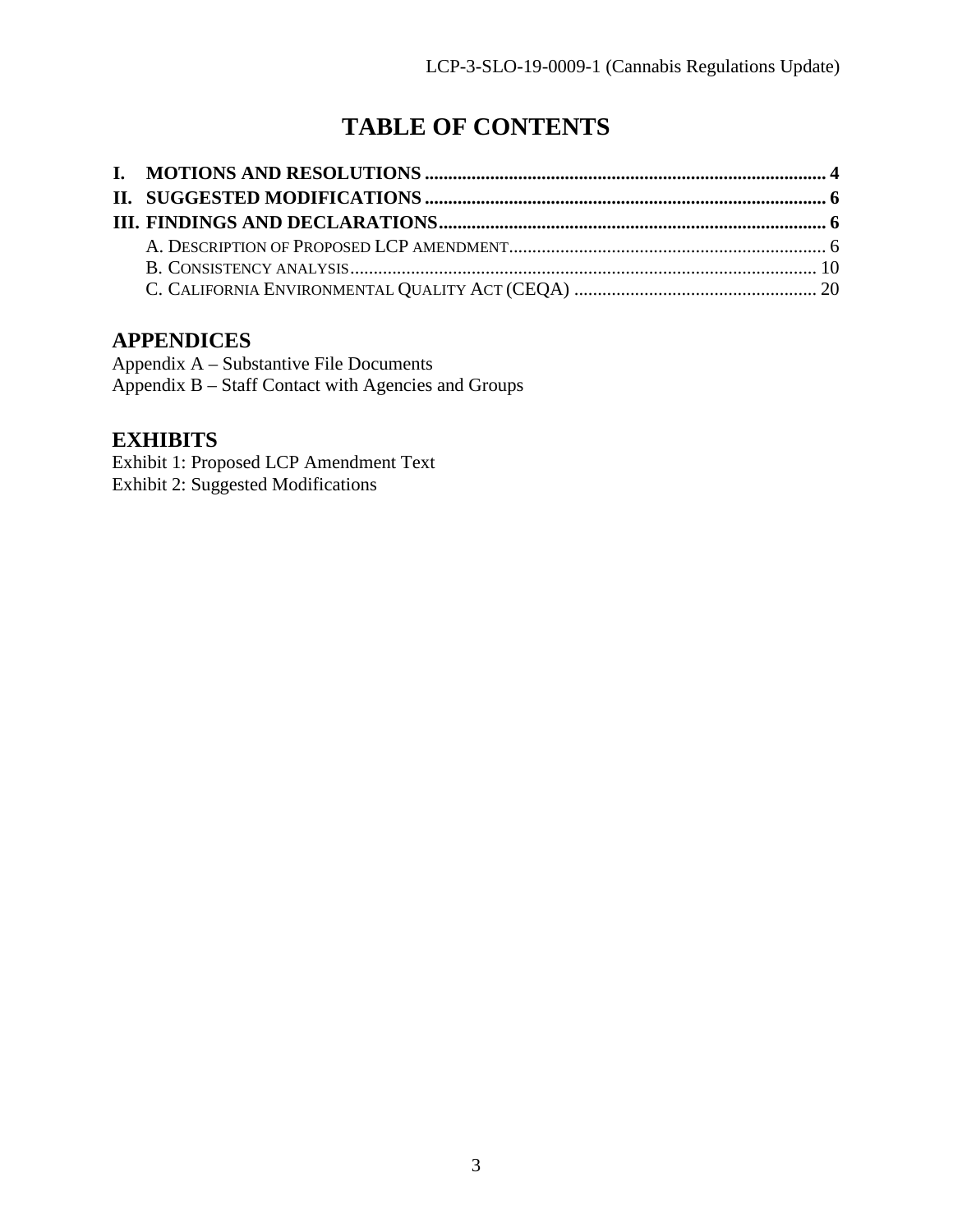# <span id="page-3-0"></span>**I. MOTIONS AND RESOLUTIONS**

Staff recommends that the Commission, after public hearing, approve the proposed LCP amendment with suggested modifications. The Commission needs to make three motions, one on the LUP amendment and two on the IP amendment, in order to act on this recommendation.

#### **A. Certify the LUP Amendment as submitted**

Staff recommends a **YES** vote on the motion below. Passage of the motion will result in the certification of the LUP amendment as submitted and adoption of the following resolution and findings. The motion to certify as submitted passes only upon an affirmative vote of a majority of the appointed Commissioners.

**Motion:** *I move that the Commission certify Land Use Plan Amendment Number LCP-3- SLO-19-0009-1 as submitted by San Luis Obispo County, and I recommend a yes vote.* 

*Resolution: The Commission hereby certifies Land Use Plan Amendment LCP-3-SLO-19- 0009-1 as submitted by San Luis Obispo County and adopts the findings set forth below on the grounds that the amendment conforms with the policies of Chapter 3 of the Coastal Act. Certification of the Land Use Plan amendment complies with the California Environmental Quality Act because either 1) feasible mitigation measures and/or alternatives have been incorporated to substantially lessen any significant adverse effects of the plan on the environment, or 2) there are no further feasible alternatives or mitigation measures that would substantially lessen any significant adverse impacts which the Land Use Plan Amendment may have on the environment.* 

### **B. Deny the IP Amendment as Submitted**

Staff recommends a **YES** vote on the motion below. Passage of this motion will result in rejection of the IP amendment as submitted and the adoption of the following resolution and findings. The motion to reject the amendment as submitted passes only by an affirmative vote of a majority of the Commissioners present.

*Motion: I move that the Commission reject Implementation Plan Amendment Number LCP-3-SLO-19-0009-1 as submitted by San Luis Obispo County, and I recommend a yes vote.* 

*Resolution: The Commission hereby denies certification of Implementation Plan Amendment Number LCP-3-SLO-19-0009-1 as submitted by San Luis Obispo County and adopts the findings set forth below on grounds that the implementation plan amendment as submitted does not conform with, and is inadequate to carry out, the provisions of the certified Land Use Plan as amended. Certification of the implementation plan amendment would not meet the requirements of the California Environmental Quality Act, as there are feasible alternatives and mitigation measures that would substantially lessen the significant adverse impacts on the environment that will result from certification of the implementation plan amendment as submitted.*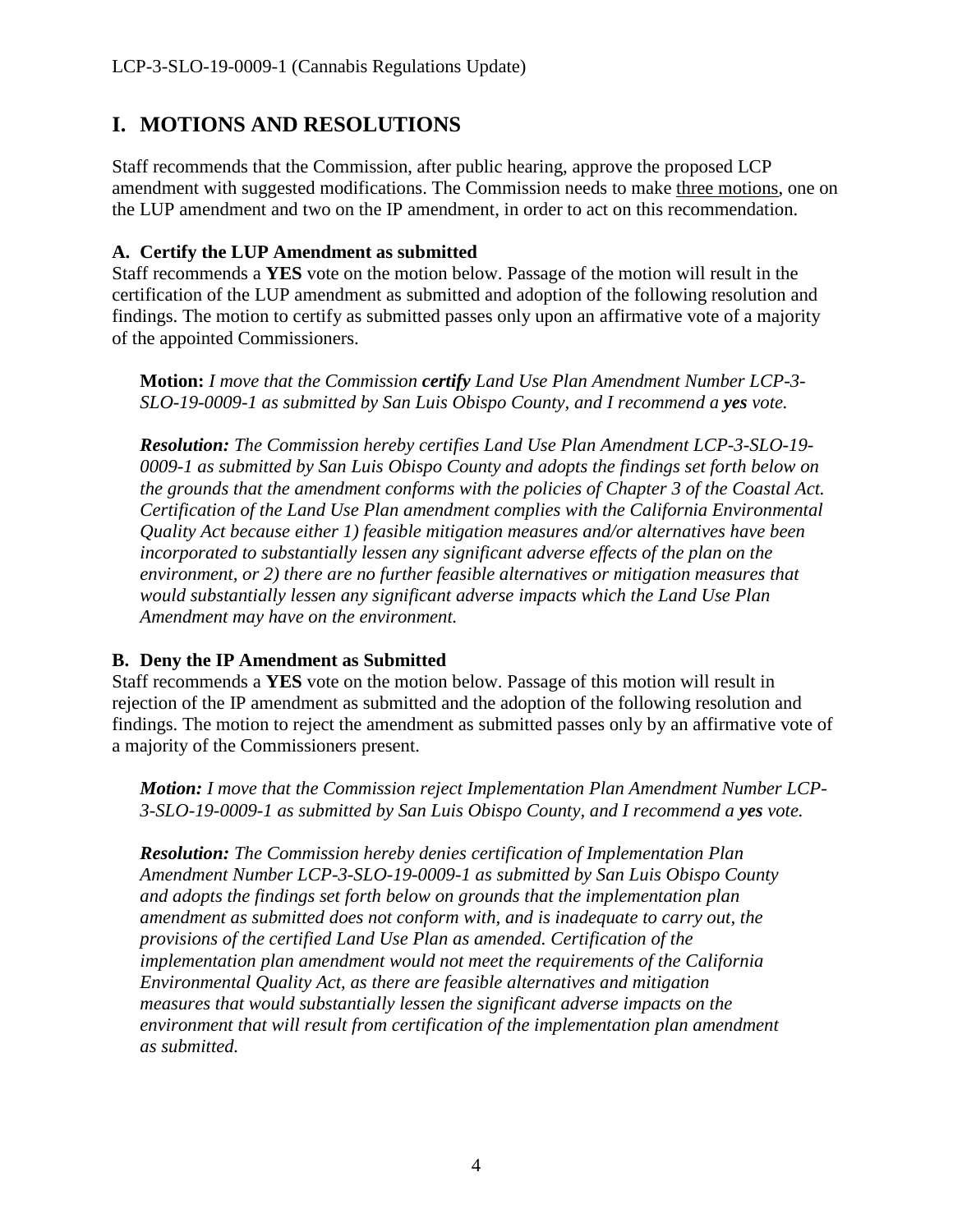#### **C. Certify the IP Amendment with Suggested Modifications**

Staff recommends a **YES** vote on the motion below. Passage of this motion will result in certification of the IP amendment with suggested modifications and the adoption of the following resolution and findings. The motion passes only by an affirmative vote of a majority of the Commissioners present.

*Motion: I move that the Commission certify San Luis Obispo County Implementation Plan Amendment Number LCP-3-SLO-19-0009-1 if it is modified as suggested in this staff report, and I recommend a yes vote.*

<span id="page-4-0"></span>*Resolution: The Commission hereby certifies San Luis Obispo County Implementation Plan Amendment Number LCP-3-SLO-19-0009-1, if modified as suggested, and adopts the findings set forth below on grounds that the implementation plan amendment with the suggested modifications conforms with, and is adequate to carry out, the provisions of the certified Land Use Plan as amended. Certification of the implementation plan amendment if modified as suggested complies with the California Environmental Quality Act, because either 1) feasible mitigation measures and/or alternatives have been incorporated to substantially lessen any significant adverse effects of the implementation plan amendment on the environment, or 2) there are no further feasible alternatives and mitigation measures that*  would substantially lessen any significant adverse impacts on the environment that will result *from certification of the implementation plan amendment if modified.*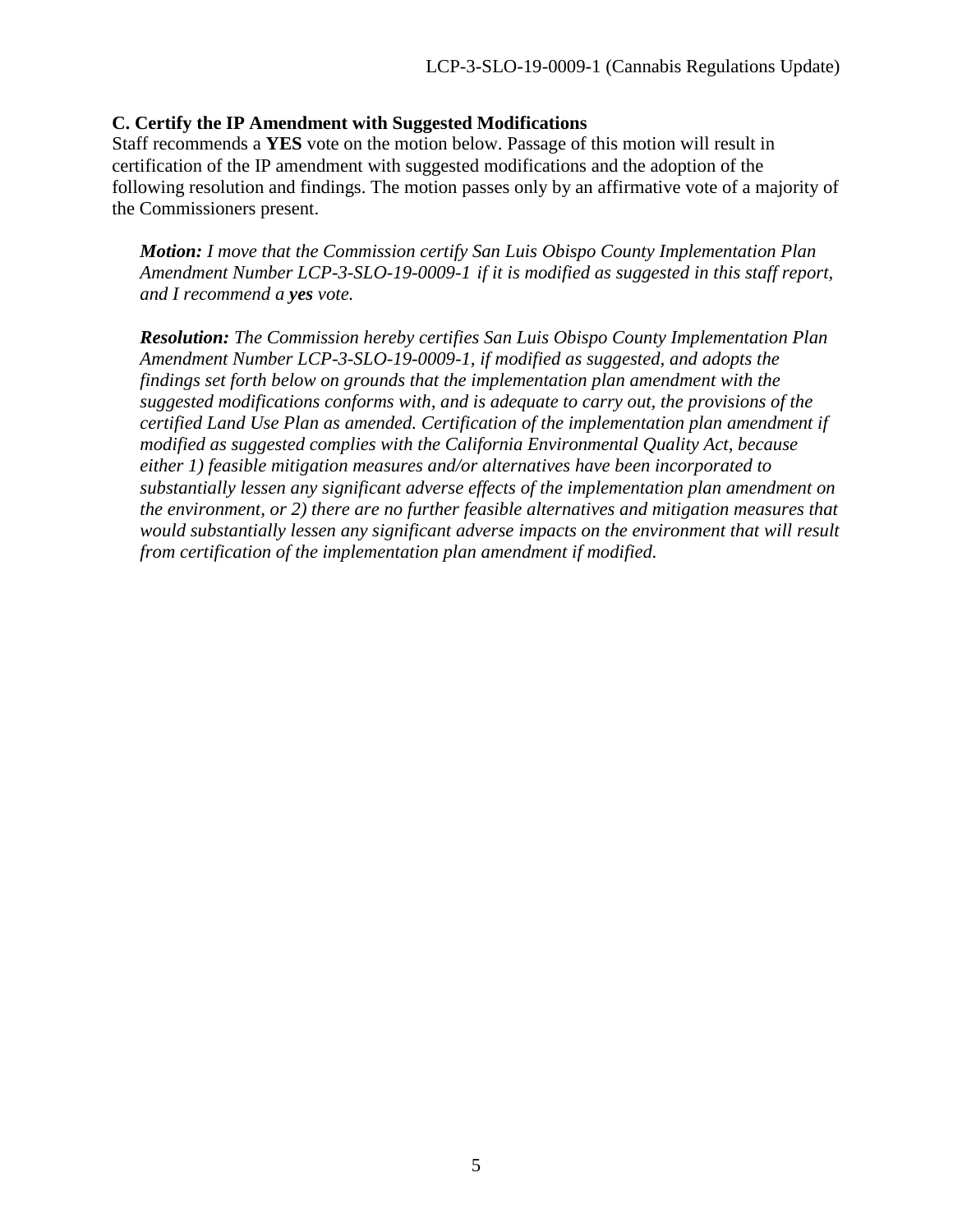# **II. SUGGESTED MODIFICATIONS**

The Commission's suggested modifications to the proposed LCP amendment are included in **Exhibit 2.** Text in cross-out format and text in underline format denotes proposed text to be deleted and added, respectively, by San Luis Obispo County in its proposed LCP amendment. Text in double cross-out format and text in double underline format denotes proposed text to be deleted and added, respectively, by the Commission's suggested modifications.

If San Luis Obispo County accepts each of the suggested modifications within six months of Commission action (i.e., by October 10, 2019), by formal resolution of the Board of Supervisors, the modified amendment will become effective upon Commission concurrence with the Executive Director's finding that this acceptance has been properly accomplished.

# <span id="page-5-0"></span>**III. FINDINGS AND DECLARATIONS**

### <span id="page-5-1"></span>**A. DESCRIPTION OF PROPOSED LCP AMENDMENT**

San Luis Obispo County adopted its original cannabis regulations on November 27, 2017. These regulations amended the LCP's Land Use Plan (LUP) to define various cannabis uses and specify the land use categories in which each cannabis use is allowed, $3$  and amended the Implementation Plan (IP) to define cannabis-related terms and establish standards for each cannabis use.<sup>[4](#page-5-3)</sup> The Commission certified the LCP amendment (LCP-3-SLO-18-0020-1) on June 6, 2018 with modifications, and the County adopted the Commission's modifications on August 7, 2018.

Now the County is proposing changes to both the LCP's LUP and IP in order to refine its cannabis regulations. The changes are mostly minor (e.g., renumbering) and clarifying, but also include the addition of two new types of cannabis uses, as well as changes to the definitions of some already-established cannabis uses that affect the scope of activities allowed under those uses.

Specifically, the proposed LUP amendment would:

• Remove most cannabis processing activities from the definition of "cannabis cultivation."

<span id="page-5-2"></span> $\overline{a}$  $3$  The San Luis Obispo County LCP does not have zoning designations, but instead relies solely on land use designations.

<span id="page-5-3"></span><sup>&</sup>lt;sup>4</sup> The LUP's "Framework for Planning" document includes Coastal Table O, which lists fourteen land use categories, the allowable uses within those categories, and the permitting status for each. The Framework for Planning also includes definitions for each defined land use. Four Area Plans additionally restrict or permit specific uses in various parts of the unincorporated County. LCP-3-SLO-18-0020-1 amended all of these LUP components. It created a new use group for cannabis-related activities in Coastal Table O, thereby identifying which cannabis activities are allowed within each land use category, and added definitions for each cannabis-related activity in the new use group. The original cannabis uses were cannabis cultivation, cannabis nurseries, cannabis manufacturing, cannabis testing facilities, cannabis dispensaries, and cannabis distribution facilities. All cannabis-related uses were classified in Coastal Table O as special uses, meaning that they are allowable if specific criteria are met and if required findings are made. County approvals of CDPs for special uses are also appealable to the Coastal Commission. The IP component of LCP-3-SLO-18-0020-1 amended IP Section 23.11.030 (definitions) and added IP Sections 23.08.420 through 23.08.432 (cannabis use standards and revocation and enforcement provisions).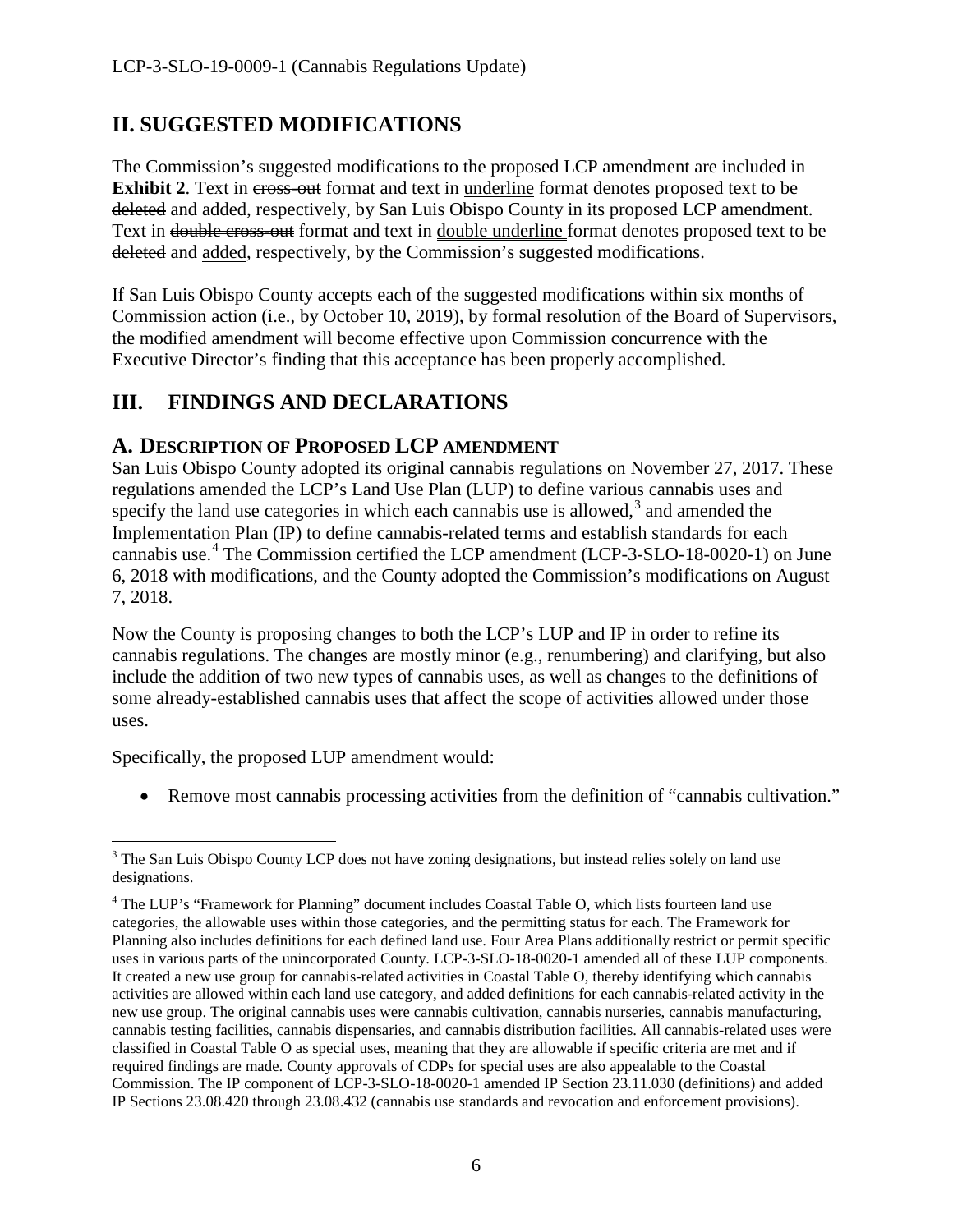- Define "cannabis processing facilities" as a new cannabis use encompassing cannabis processing in non-residential facilities.<sup>[5](#page-6-0)</sup> Cannabis processing facilities would be allowed in the Agriculture – Non-Prime Soils (AGnps), Rural Lands (RL), Commercial Service (CS), and Industrial (IND) land use categories, subject to various limitations specified in the proposed IP amendment (see discussion below).
- Define "cannabis transport facility" as a new cannabis use that occurs when cannabis products are transported between other cannabis uses, provided that the transporting entity does not itself own or sell cannabis products or store cannabis products on its own premises. Cannabis transport facilities would be allowed in the AGnps, RL, CS, IND, Agriculture – Prime Soils (AGps), Rural Residential (RR), Residential Suburban (RS), Residential Single-Family (RSF), Office and Professional (OP), and Commercial Retail (CR) land use categories, subject to various limitations specified in the proposed IP amendment (see discussion below).
- Add the two new cannabis uses (i.e., cannabis processing facilities and cannabis transport facilities) to the lists of uses additionally restricted or permitted in the LCP's Area Plans.
- Change the terminology used to identify the subtypes of cannabis dispensaries (an existing cannabis use) defined in the original ordinance. "Mobile delivery" would be changed to "non-storefront retailer" and "mobile dispensary" would be changed to "mobile retailer."
- Change the definition of "cannabis nursery" to exclude activities that would otherwise meet the definition of nursery use when they are conducted under an approved land use permit for cannabis cultivation to produce cannabis plants for use on-site, subject to additional limitations specified in the proposed IP amendment.

The proposed IP amendments would:

- Allow limited cannabis nursery, cannabis processing, and cannabis transport activities as ancillary activities to cannabis cultivation, subject to restrictions, and require applicants requesting a land use permit for cannabis cultivation to provide a description of any proposed ancillary activities as part of their application materials.
- Eliminate "cannabis cultivation operation" as a defined term, and limit the size of cannabis canopy at indoor and outdoor cultivation sites directly rather than by proxy of the term "cannabis cultivation operation."[6](#page-6-1)

<span id="page-6-0"></span> $\overline{a}$  $5$  Cannabis processing would not be allowed in residential facilities under the proposed amendment. As discussed below, the proposed IP amendment further restricts the use of residences for cannabis activities.

<span id="page-6-1"></span><sup>&</sup>lt;sup>6</sup> In the County's certified cannabis regulations, cannabis cultivation operations are subject to the canopy area limitations in state law (which vary based on license type), but multiple operations of up to one acre each are allowed at each "site," defined as any lot or parcel or contiguous combination thereof under the same ownership. Indoor cultivation sites are subject to a maximum canopy area (22,000 square feet), but outdoor cultivation sites are subject to a limit on the total number of one-acre operations they can contain (one to three, depending on site size and land use category). Under the proposed amendment, these requirements would be rephrased to remove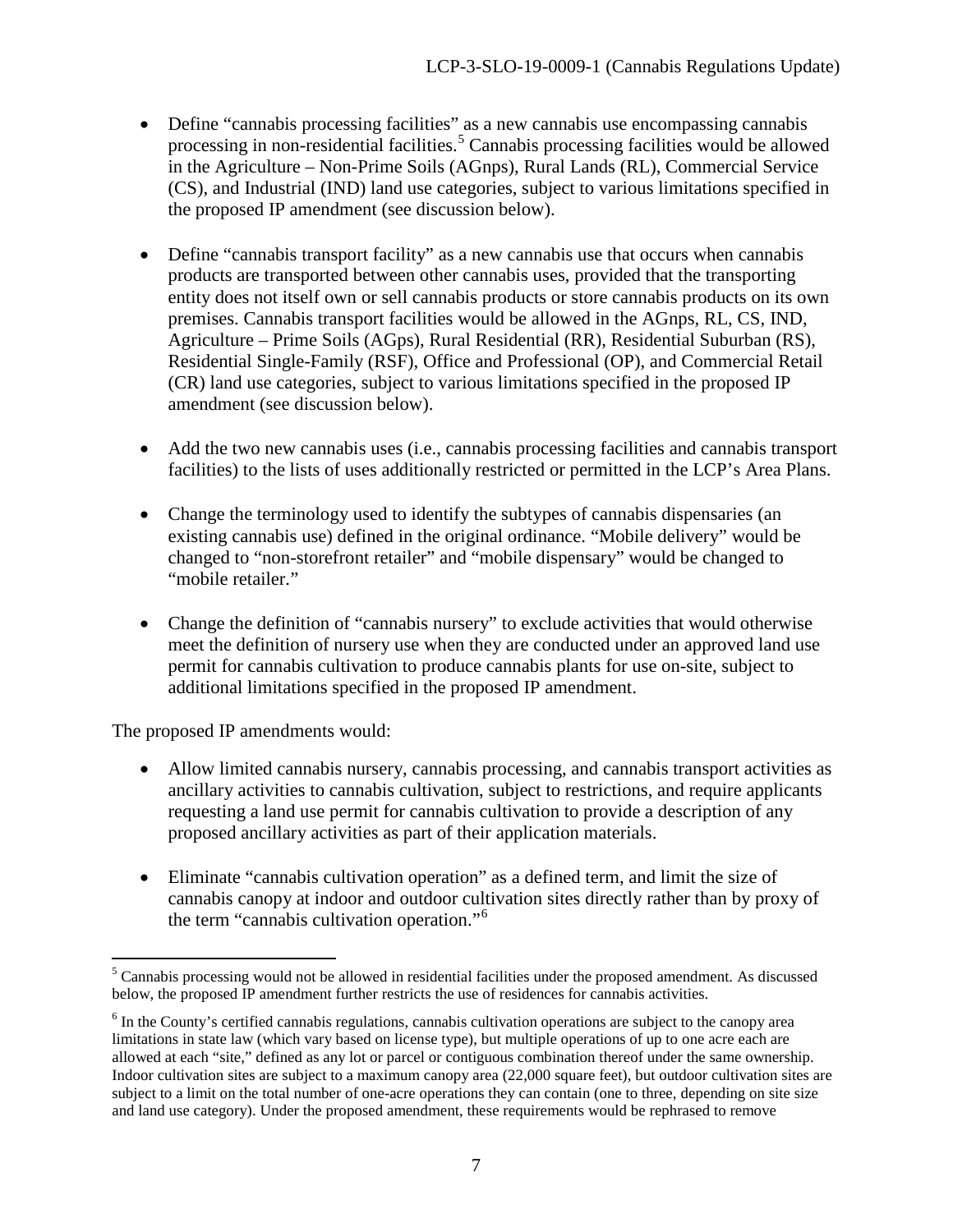$\overline{a}$ 

- Amend the definitions of two types of structures used to grow cannabis (i.e., cannabis greenhouses and cannabis hoop structures) to add specificity regarding what activities are allowed within greenhouses; components and features that are not allowed in hoop structures; and size limits on hoop structures in non-residential land use categories.<sup>[7](#page-7-0)</sup>
- Define several additional cannabis-related terms that are not defined in the certified cannabis regulations, and make minor clarifying changes to other definitions.<sup>[8](#page-7-1)</sup>
- Renumber most IP sections providing the standards and conditions with which cannabis uses must comply.
- Explicitly place the burden on cultivators of "industrial hemp" to demonstrate that their plants are not cannabis, and clarify that violations of state law related to industrial hemp are violations of County regulations and subject to the same enforcement procedures.
- Require applicants for permits for all cannabis uses to provide, as part of their application, evidence that the site has legal access to a public road.
- Require applicants proposing more than one cannabis activity on one site to obtain Development Plan approval (instead of Conditional Use Permit approval); exempt ancillary cultivation activities from this requirement; and eliminate the requirement that applications for more than one of the *same* cannabis use on the same site (i.e., two cannabis cultivation operations) obtain a conditional use permit.<sup>[9](#page-7-2)</sup>

<sup>&</sup>quot;operation" as a mediating definition. Instead, indoor cultivation sites would be limited to 22,000 square feet of cannabis canopy and outdoor cannabis cultivation sites would be limited to one to three acres of cannabis canopy (again depending on site size and land use category).

<span id="page-7-0"></span> $<sup>7</sup>$  The certified cannabis regulations limit hoop structures in residential land use categories to 120 square feet, but do</sup> not provide size limits for non-residential land use categories.

<span id="page-7-1"></span><sup>&</sup>lt;sup>8</sup> Proposed new definitions include "cannabis nursery canopy," "cannabis processing" (which is distinct from the cannabis processing *facility* use defined in the proposed LUP amendment), "cannabis shade cloth structure," "flowering," "immature plant," "indoor cultivation," "light deprivation," "mature plant," and "outdoor cultivation." Minor clarifying changes are proposed to the existing definitions of "cannabis canopy," "cannabis topical product," and "cannabis transport" (which is, again, distinct from the cannabis transport *facility* use defined in the proposed LUP amendment).

<span id="page-7-2"></span><sup>&</sup>lt;sup>9</sup> As discussed in note 6 above, under the currently-certified IP, it is possible to have between one and three "cannabis cultivation operations" on a site, depending on the size of the site and provided that each operation is limited to one acre. Because the proposed IP amendments would eliminate the term "cannabis cultivation operation" (instead allowing cannabis cultivation sites to have up to one, two, or three acres of cannabis canopy, depending on the size of the site), the same amount of cannabis cultivation would be considered one instance of cannabis cultivation rather than two or three. With this change, there would no longer be any circumstance under which an applicant would apply for more than one of the same cannabis use on a given site, so a permitting pathway for this circumstance is not necessary.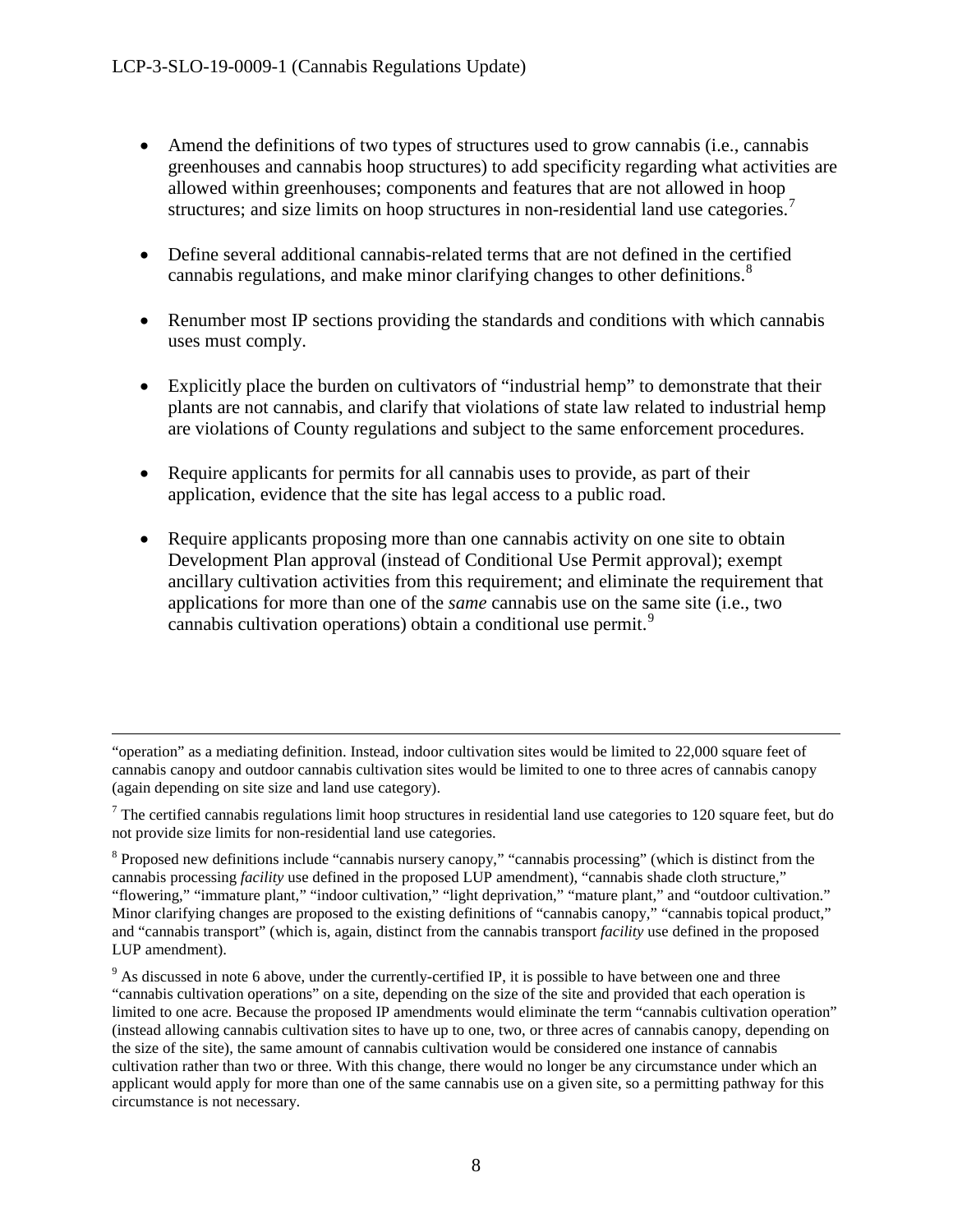- Clarify the requirement that cannabis use applications for sites with verified cannabis violations obtain Development Plan approval for *any* proposed cannabis uses, not only cultivation.
- Expand existing restrictions on use of a residence from cannabis cultivation to all cannabis uses.
- Expand the existing requirement to participate in a County-run compliance monitoring program from cannabis cultivation to all cannabis uses.
- For all cannabis activities, expand public notice requirements to include a greater number of neighboring property owners and to require that these neighbors be notified prior to permit application submittal as well as prior to hearing.<sup>[10](#page-8-0)</sup>
- Change screening requirements for cannabis cultivation and cannabis nurseries to add specifications related to solidity and durability; to allow modification of screening standards when site characteristics render screening unnecessary or ineffective; to require that fencing be designed to allow for the movement of wildlife where necessary; and to clarify that these cannabis-specific standards are to be used in place of more general screening and fencing requirements in the Coastal Zone Land Use Ordinance.
- Specify that outdoor lighting for cannabis cultivation and cannabis nurseries may not be used to manipulate plant growth (e.g., for photosynthesis or mixed-light processes) and is subject to the same restrictions on outdoor lighting that apply to residences.
- Add a location standard for cannabis testing facilities and cannabis distribution facilities (i.e., prohibit these uses within 600 feet of sensitive uses, such as parks, drug and alcohol treatment facilities, and schools), and, for all cannabis uses, add a second alternative to the required location standard finding for cases in which site and/or vicinity conditions render even the alternative minimum distance from sensitive uses (i.e., 600 feet) unnecessary or ineffective. This second alternative finding would not apply to schools.<sup>[11](#page-8-1)</sup>
- For the existing cannabis cultivation use, add several new required findings addressing special issues related to cannabis (e.g., minimization of water use, compliance with state regulatory standards, addressing enforcement priorities, and prevention of reoccurring violations) and to allow modifications to screening and fencing standards when site conditions render these unnecessary or ineffective.
- Apply standards for the new cannabis processing facility and cannabis transport uses, including permit and application requirements, location standards, setbacks, and required

<span id="page-8-0"></span> $\overline{a}$  $10$  Specifically, applicants would be required to provide evidence to the County that they notified property owners within 1,000 feet of the proposed cannabis activity and any applicable advising group of their intent to submit an application at least ten days in advance of submittal. The Department of Planning and Building would provide a notice form for this purpose.

<span id="page-8-1"></span> $11$  The 600-foot minimum distance from schools is required by state regulations and cannot be reduced.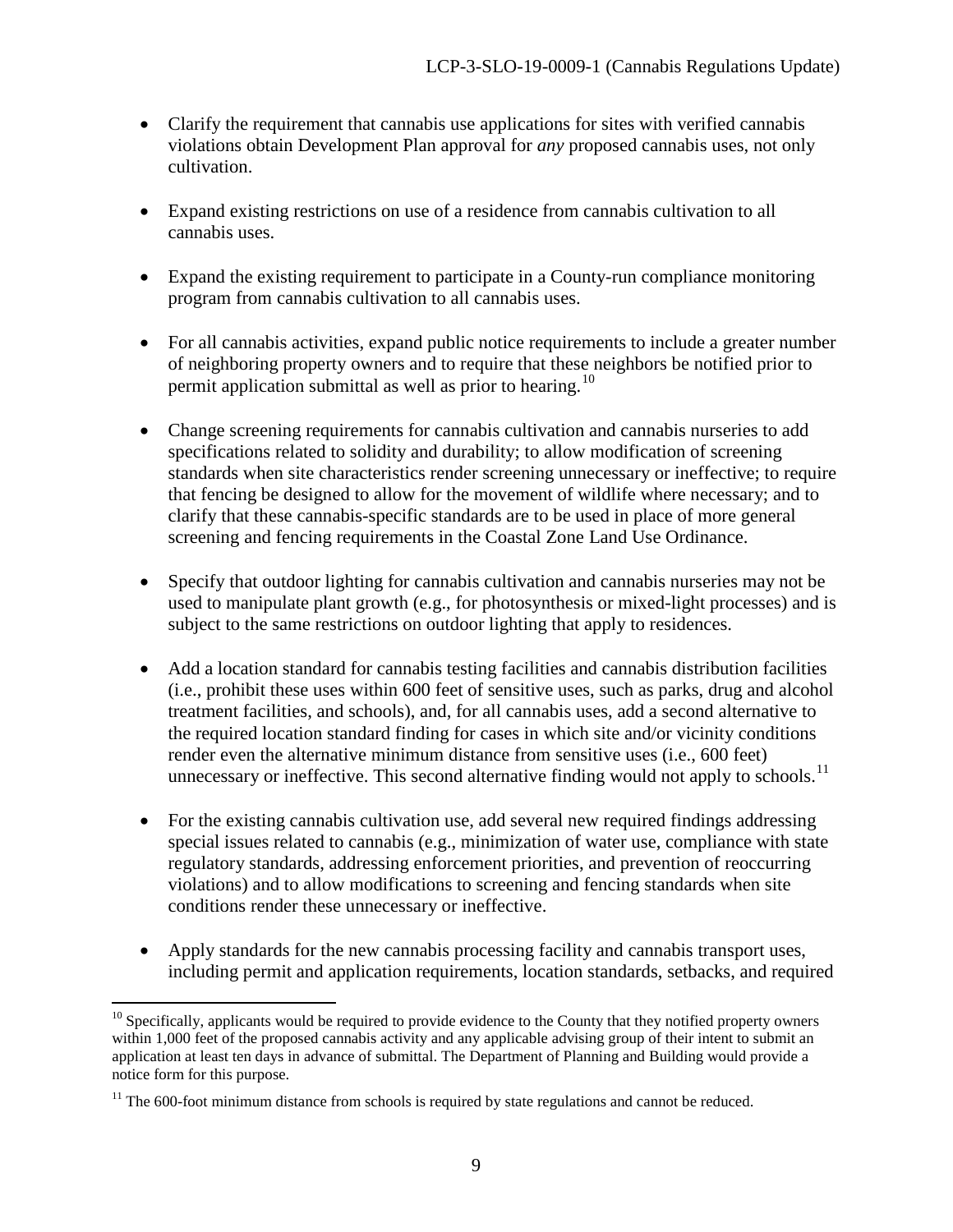findings. The cannabis transport facility use standards would also prohibit the ownership and sale of cannabis and cannabis products by cannabis transport facilities, and include parking, vehicle storage, and other restrictions that vary based on the land use category in which the transport facility would be located.

• Change terminology related to the cannabis dispensary use to be consistent with the LUP, as amended.

Please see **Exhibit 1** for the proposed amendment text.

### <span id="page-9-0"></span>**B. CONSISTENCY ANALYSIS**

#### **Standard of Review**

The proposed amendment affects both the LUP and IP components of the San Luis Obispo County LCP. The standard of review for LUP amendments is that they must meet the requirements of and be in conformity with the Chapter 3 policies of the Coastal Act. The standard of review for IP amendments is that they must conform with and be adequate to carry out the policies of the certified LUP.

#### **LUP Amendment Consistency Analysis**

#### *Relevant Coastal Act Policies*

Coastal Act Section 30250(a) encourages new development within existing developed areas:

*New residential, commercial, or industrial development, except as otherwise provided in this division, shall be located within, contiguous with, or in close proximity to, existing developed areas able to accommodate it or, where such areas are not able to accommodate it, in other areas with adequate public services and where it will not have significant adverse effects, either individually or cumulatively, on coastal resources. In addition, land divisions, other than leases for agricultural uses, outside existing developed areas shall be permitted only where 50 percent of the usable parcels in the area have been developed and the created parcels would be no smaller than the average size of surrounding parcels.* 

The Coastal Act also requires agricultural land to be maintained in agricultural use to the greatest extent feasible, and for conflicts between agriculture and urban land uses to be minimized:

*Section 30241. The maximum amount of prime agricultural land shall be maintained in agricultural production to assure the protection of the areas' agricultural economy, and conflicts shall be minimized between agricultural and urban land uses through all of the following:* 

- *(a) By establishing stable boundaries separating urban and rural areas, including, where necessary, clearly defined buffer areas to minimize conflicts between agricultural and urban land uses.*
- *(b) By limiting conversions of agricultural lands around the periphery of urban areas to the lands where the viability of existing agricultural use is already severely limited by conflicts with urban uses or where the conversion of the lands would complete a logical*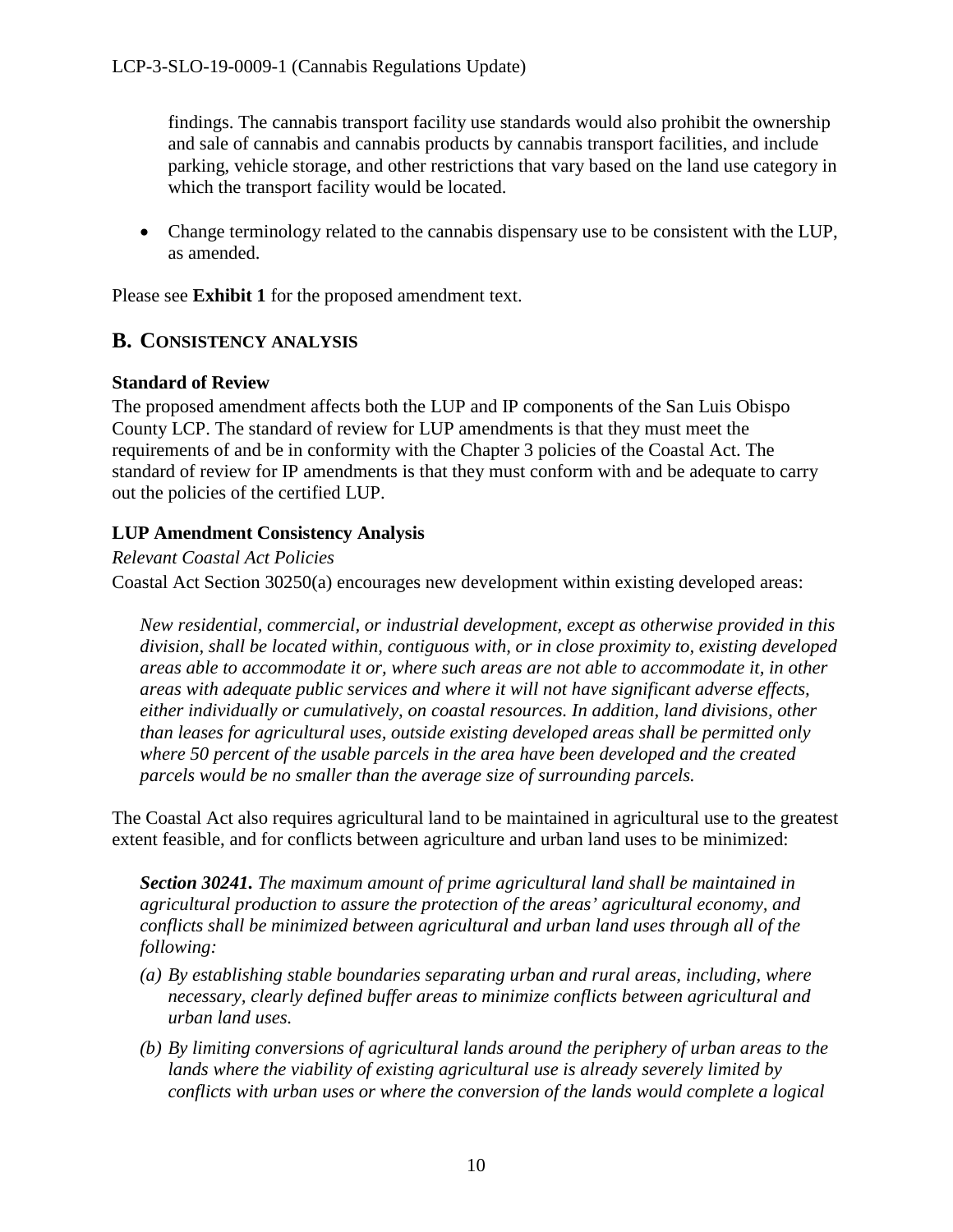*and viable neighborhood and contribute to the establishment of a stable limit to urban development.* 

- *(c) By permitting the conversion of agricultural land surrounded by urban uses where the conversion of the land would be consistent with Section 30250.*
- *(d) By developing available lands not suited for agriculture prior to the conversion of agricultural lands.*
- *(e) By assuring that public service and facility expansions and nonagricultural development do not impair agricultural viability, either through increased assessment costs or degraded air and water quality.*
- *(f) By assuring that all divisions of prime agricultural lands, except those conversions approved pursuant to subdivision (b), and all development adjacent to prime agricultural lands shall not diminish the productivity of such prime agricultural lands.*

*Section 30242. All other lands suitable for agricultural use shall not be converted to nonagricultural uses unless (1) continued or renewed agricultural use is not feasible, or (2) such conversion would preserve prime agricultural land or concentrate development consistent with Section 30250. Any such permitted conversion shall be compatible with continued agricultural use on surrounding lands.* 

#### *Consistency Analysis*

As noted above, the County amended its LCP in late 2017 to establish its cannabis regulatory program, and the Commission certified that amendment in June 2018. Now the County is proposing a series of refinements to the cannabis regulatory program which are fairly minor (in an absolute sense and relative to June 2018 amendment) and should be understood in that way.

The County's certified LUP policies regarding cannabis define various commercial cannabis activities as allowable uses within appropriate land use areas so as to ensure their compatibility with the coastal zone's unique geographies and resource considerations (i.e., as opposed to a blanket allowance of all such activities anywhere and everywhere in the entire coastal zone). For example, by designating each of the specific types of commercial cannabis activities as allowable within particular land use categories, the County's LUP generally allows cannabis cultivation within agricultural districts and cannabis manufacturing in more industrial areas.

The proposed amendments to the LUP are consistent with this framework. Most of the changes sought by the County slightly modify the existing suite of cannabis uses in order to better reflect how businesses within the cannabis supply chain actually operate (i.e., identification of cannabis processing and transportation facilities and amendments to the definition of cannabis nurseries to allow some nursery activities as an ancillary use to cannabis cultivation). For instance, the currently certified LUP allows cannabis processing activities as a component of cannabis cultivation, but does not provide a permitting pathway for facilities devoted to cannabis processing that do not operate on the same site as cannabis cultivation. The proposed amendment would separate cannabis processing activities from the definition of cannabis cultivation and establish cannabis processing facilities as a new cannabis use that can be permitted independently from cultivation in four land use categories (AGnps, RL, CS, and IND) that are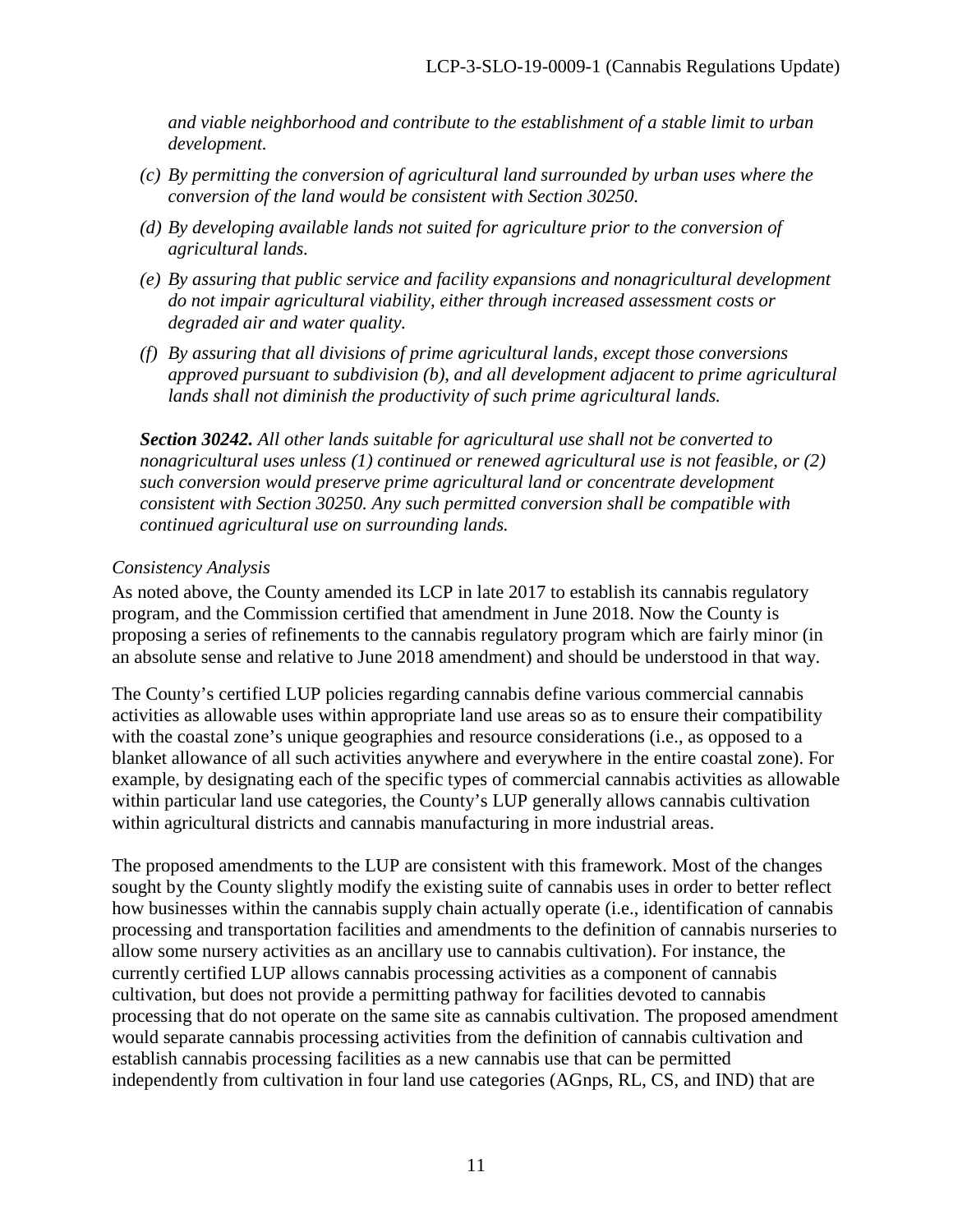generally appropriate for such activities.<sup>[12](#page-11-0)</sup> A second proposed new cannabis use (i.e., cannabis transport facilities) addresses the need for a permitting pathway for entities that move cannabis and cannabis products among sites engaged in their production and processing, but do not make, store, or sell cannabis products themselves. Cannabis transport facilities would be allowed in a broad range of land use categories.<sup>13</sup> Because the proposed LUP amendment includes two new cannabis uses (i.e., cannabis processing facilities and cannabis transport facilities), amendments are also proposed to add these new uses to the "Limitation on Uses" sections of various Area Plans. The effect of these changes is to restrict or allow cannabis processing and cannabis transport facilities in specific communities or parts of communities where special permissions or prohibitions already exist for similar, non-cannabis uses.

Additionally, some cannabis cultivation operations engage in nursery activities to supply their own needs (for immature plants, seeds, etc.). Under the certified LCP, these entities need to obtain land use permits for both the cannabis cultivation *and* cannabis nursery uses, even though the nursery operations are secondary and necessary to support the primary cultivation operation. One of the proposed IP amendments would allow sites permitted for cannabis cultivation to engage in limited nursery activities to produce plants only for use on site (see the discussion of "ancillary uses" below), but without a change to the definition of a cannabis nursery in the LUP, any nursery activity would still require a land use permit for cannabis nurseries, as well. The proposed LUP amendment would therefore change the definition of cannabis nursery (an existing cannabis use) so that it explicitly excludes nursery activities that are conducted under a land use permit for cannabis cultivation in order to produce plants for use onsite. Additional amendments proposed for the IP would allow cannabis cultivation operations to engage in nursery activities subject to limitations in the proposed IP amendment.

Finally, the proposed LUP amendment would change the names used to distinguish between the two types of cannabis dispensaries defined in the certified LUP in order to reduce public confusion about the types of dispensaries that are and are not allowed in unincorporated areas of the County.[14](#page-11-2) This change would not alter allowable activities or practices, just the terms used to characterize them.

<span id="page-11-2"></span><sup>14</sup> Specifically, "mobile delivery" operations would be called "non-storefront retailers." The current and proposed terms refer to dispensaries that bring cannabis products ordered by a qualified customer (e.g., online) to that

<span id="page-11-0"></span> $\overline{a}$  $12$  Cannabis processing would still be allowed in conjunction with cannabis cultivation under the proposed new ancillary use provision – a change to the cannabis cultivation standards further described in the IP consistency analysis below.

<span id="page-11-1"></span><sup>&</sup>lt;sup>13</sup> While the list of land use categories in which the cannabis transport use would be allowed is extensive and encompasses a diversity of land use types in which other cannabis uses are not necessarily allowed, it is important to note that cannabis transport facilities are distinct from all other cannabis uses in that cannabis is not actually located at the site that constitutes the facility. Rather, a cannabis transport business would be one that sends a vehicle to pick up cannabis or cannabis products from one cannabis-related operation (e.g., a cultivation site) and delivers it to another (e.g., a manufacturing facility), returning to the site of the transport business only after the delivery is completed. The site for which the land use permit is approved might house the offices for the transport operation and/or the delivery vehicle, but the cannabis itself cannot be brought to or stored at the transport facility. This means that cannabis-specific impacts (e.g., nuisance odors, security concerns) are far less likely to affect uses adjacent to the transport facility. Moreover, and as discussed further in the IP consistency analysis below, the proposed cannabis transport facility standards (IP section 23.08.429(b)) provide additional conditions of operation depending on whether a cannabis transportation facility is situated in the more industrial land use categories (i.e., OP, CR, CS, and IND) or those that are more rural/residential in character (i.e., AGps, AGnps, RL, RR, RS, and RSF).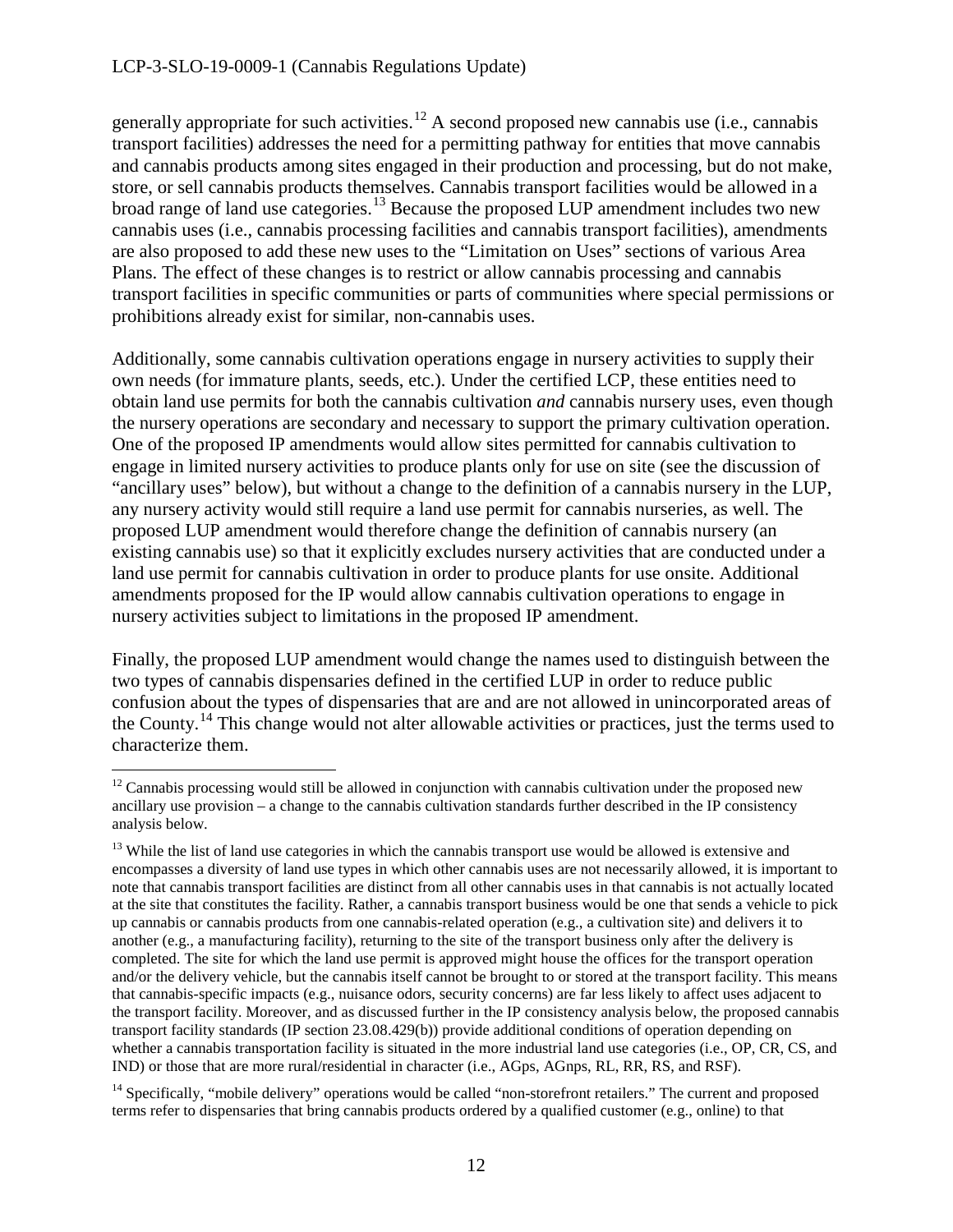The proposed amendment is therefore relatively minor in scope, and is intended to add more clarity and specificity to the certified cannabis provisions, which were found by the Commission to be broadly consistent with Coastal Act Sections 30241 and 30242 (which protect and prioritize coastal agriculture) and with Section 30250(a) (which encourages new development within or near existing developed areas), because they allowed each defined cannabis use in land use categories that support other similar, non-cannabis uses, such as crop production and manufacturing. The proposed changes maintain this framework without any fundamental alterations. For these reasons, the proposed LUP amendment is consistent with the above-cited provisions of the Coastal Act.

#### **IP Amendment Consistency Analysis**

*Relevant LUP Policies*

 $\overline{a}$ 

The County's LUP includes a variety of policies affecting issues raised by cannabis activities, including protection of environmentally sensitive habitat and visual and scenic resources. Key policies include:

*Environmentally Sensitive Habitats Policy 1: New development within or adjacent to locations of environmentally sensitive habitats (within 100 feet unless sites further removed would significantly disrupt the habitat) shall not significantly disrupt the resource. Within an existing resource, only those uses dependent on such resources shall be allowed within the area.*

*Environmentally Sensitive Habitats Policy 17: In new development, a buffer strip shall be required and maintained in natural condition along the periphery of all wetlands. This shall be a minimum of 100 feet in width measured from the upland extent of the wetland unless a more detailed requirement for a greater or lesser amount is included in the LUE or the LUO would allow for adjustment to recognize the constraints which the minimum buffer would impose upon existing subdivided lots.* 

*Environmentally Sensitive Habitats Policy 28: In rural areas (outside the USL) a buffer setback zone of 100 feet shall be established between any new development (including new agricultural development) and the upland edge of riparian habitats. In urban areas this minimum standard shall be 50 feet except where a lesser buffer is specifically permitted. The buffer zone shall be maintained in natural condition along the periphery of all streams. Permitted uses within the buffer strip shall be limited to passive recreational, educational or existing nonstructural agricultural developments in accordance with adopted best management practices. Other uses that may be found appropriate are limited to utility lines, pipelines, drainage and flood control facilities, bridges and road approaches to bridges to cross a stream and roads when it can be demonstrated that: 1) alternative routes are infeasible or more environmentally damaging and 2) adverse environmental effects are mitigated to the maximum extent feasible. Lesser setbacks on existing parcels may be* 

customer. This type of dispensary activity is currently allowed under the IP and would still be allowed under the proposed amendments. The term "mobile dispensaries" would be changed to "mobile retailers." These terms refer to dispensaries that have a storefront that can be moved from place to place, like a food truck that sells cannabis. This type of dispensary is not allowed under the IP currently and would not be allowed by the proposed amendments.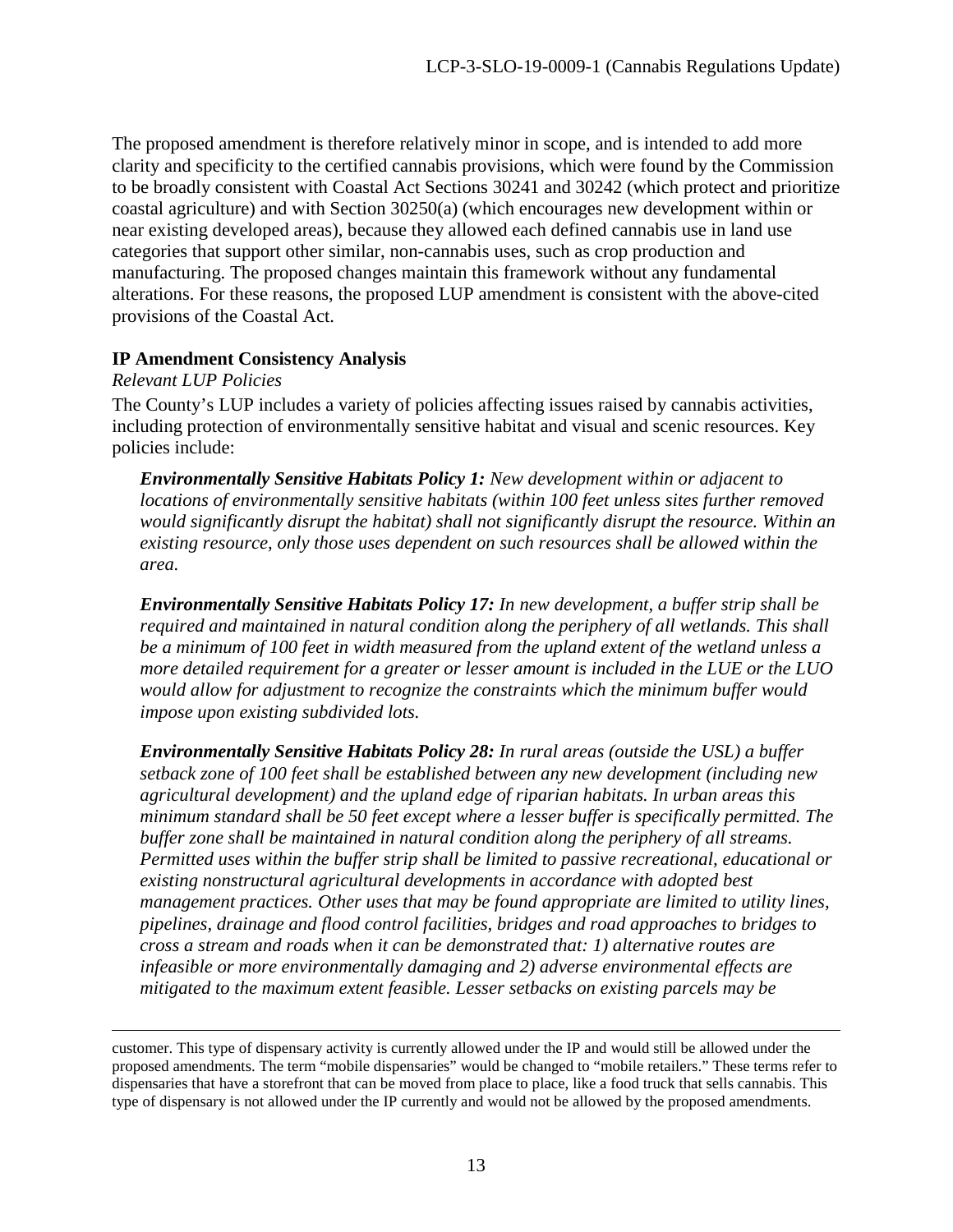*permitted if application of the minimum setback standard would render the parcel physically unusable for the principal permitted use. In allowing a reduction in the minimum setbacks, they shall be reduced only to the point at which a principal permitted use (as modified as much as is practical from a design standpoint) can be accommodated.* 

*Visual and Scenic Resources Policy 1: Unique and attractive features of the landscape, including but not limited to unusual landforms, scenic vistas and sensitive habitats are to be preserved protected, and in visually degraded areas restored where feasible.* 

*Visual and Scenic Resources Policy 2: Permitted development shall be sited so as to protect views to and along the ocean and scenic coastal areas. Wherever possible, site selection for new development is to emphasize locations not visible from major public view corridors. In particular, new development should utilize slope created "pockets" to shield development and minimize visual intrusion.*

*Visual and Scenic Resources Policy 4: New development shall be sited to minimize its visibility from public view corridors. Structures shall be designed (height, bulk, style) to be subordinate to, and blend with, the rural character of the area. New development which cannot be sited outside of public view corridors is to be screened utilizing native vegetation; however, such vegetation, when mature, must also be selected and sited in such a manner as to not obstruct major public views. New land divisions whose only building site would be on a highly visible slope or ridgetop shall be prohibited.* 

#### *Consistency Analysis*

The proposed IP amendments are generally minor in nature, and in most cases have little or no potential to affect coastal resources. Additionally, several of the more substantive changes further restrict cannabis activities relative to the existing IP provisions, such as by adding application requirements to ensure that sites permitted for cannabis use are legally accessible by a public road; by making it the responsibility of cultivators of industrial hemp to demonstrate that their plants are not cannabis; by imposing location standards (i.e., minimum distances from sensitive uses) on cannabis activities; and by expanding provisions that currently apply only to cannabis cultivation to *all* cannabis uses (i.e., the prohibition on use of a residence for cannabis activities; the requirement for sites with a prior cannabis-related violation to obtain Development Plan approval; mandatory participation in a County-run compliance monitoring program). The proposed IP amendments would also add several new required findings for cannabis cultivation, widen the noticing radius for all cannabis uses from 300 to 1000 feet, and require that neighboring property owners be notified prior to permit application submittal as well as prior to hearing.<sup>15</sup> All of these changes raise the standards that cannabis uses must meet to be approved, and/or increase the level of scrutiny for each cannabis application.

<span id="page-13-0"></span> $\overline{a}$ <sup>15</sup> As discussed in note 10 above, the applicant would be required to provide evidence to the County that they notified property owners within 1,000 feet of the proposed cannabis activity and any applicable advising group of their intent to submit an application at least ten days in advance of submittal. The Department of Planning and Building would provide a notice form for this purpose. This pre-noticing procedure is consistent with what the County currently requires for agricultural processing facilities in its inland (i.e., non-coastal) land use ordinance.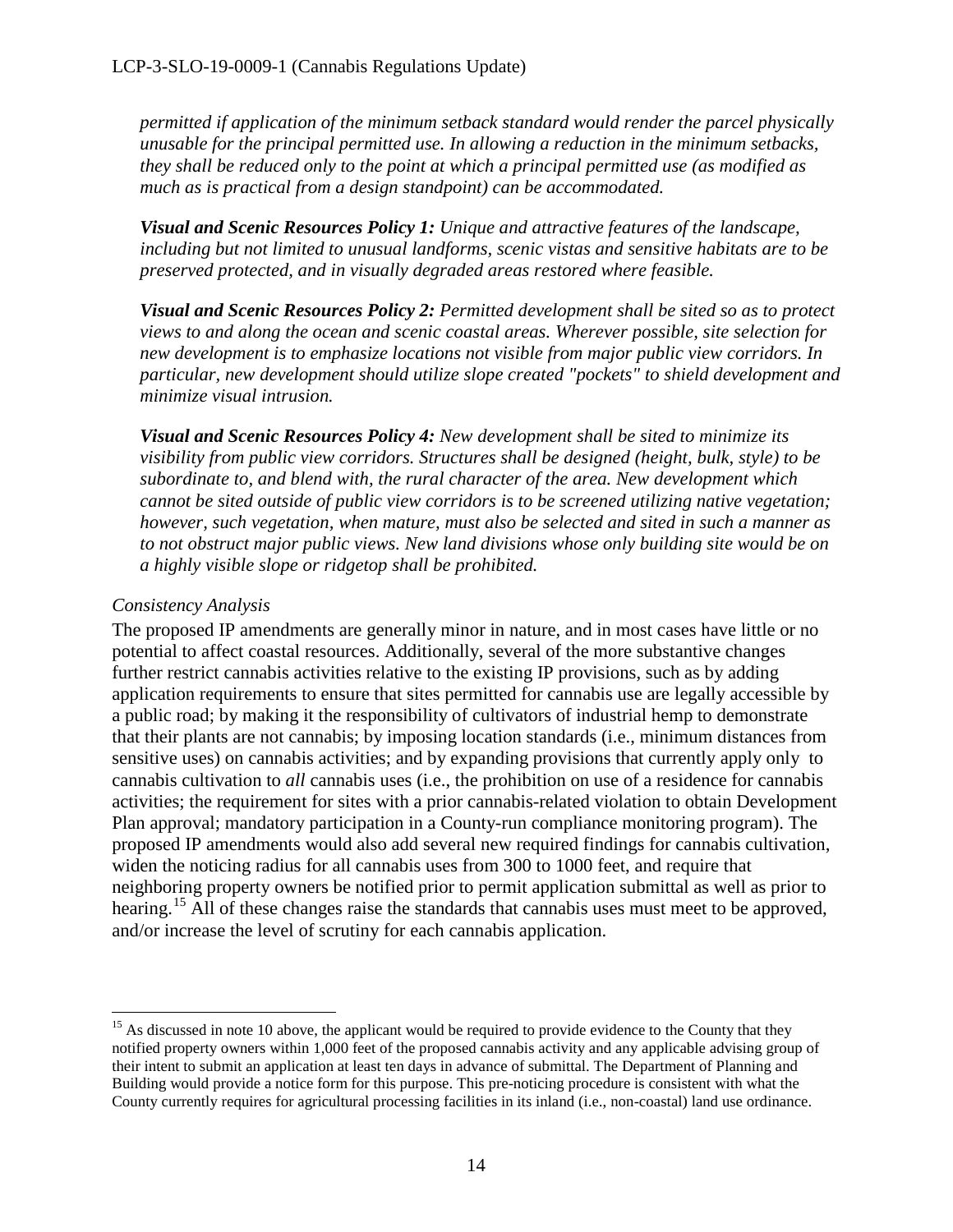Another subset of the IP amendments implement the proposed changes to the LUP described above. For example, a new provision outlining cannabis activities that can be considered "ancillary" to cultivation (e.g., nursery activities to produce plants for onsite use, processing of cannabis grown on site, and transport of cannabis grown or processed onsite) would be added to the cannabis cultivation standards in order to allow limited nursery, processing, and transport activities in association with cannabis cultivation (see **Exhibit 1**, p. 15). In addition to the onsite use limitation noted above, nursery uses would be limited to 25 percent of the cannabis cultivation area when ancillary to cultivation. Processing and transport activities would also be limited to cannabis grown onsite, and applicants for a land use permit for cannabis cultivation would be required to provide a description of all proposed ancillary activities as part of their application, allowing the County to evaluate whether or not the proposed nursery, processing, and transport operations meet the standards for ancillary activities (see **Exhibit 1**, p. 17).

Furthermore, the addition of the new cannabis processing and cannabis transport uses in the proposed LUP amendment requires the establishment of detailed standards for each new use in the IP. The proposed IP amendments include the addition of Sections 23.08.022 (for cannabis processing facilities) and 23.08.429 (cannabis transport facilities), which provide those details (see **Exhibit 1**, pp. 27-29 and pp. 37-39). The standards for cannabis processing facilities include the same requirements for the prevention of nuisance odors that apply to the existing suite of cannabis uses. The standards for cannabis transport facilities are notable in that they allow approval via a plot plan (i.e., ministerial review) in some cases, as well as a waiver of certain application requirements.<sup>[16](#page-14-0)</sup> These relatively permissive standards are adequately protective of coastal resources given the low impact of a cannabis transport facility on surrounding uses relative to other cannabis uses (i.e., because no cannabis can be stored on the premises of the transport facility), and additional restrictions on parking, storage of commercial vehicles, number of trips per day, and employees that are provided in the cannabis transport facilities standards.<sup>17</sup> In sum, the proposed IP changes that implement the LUP amendments described above simply provide further detail as to how cannabis uses would be made compatible with existing development in various areas where they would be allowed.

<span id="page-14-0"></span> $\overline{a}$ <sup>16</sup> IP Section 23.02.024 (not amended by this proposal) allows the County Planning Director to waive required elements of a land use permit application (e.g., site plans; description or documentation of various site features), but only under limited conditions. Specifically, characteristics of the project or of the project site must make provision of the waived information unnecessary or infeasible, and it must be possible to evaluate the project for compliance with the IP in the absence of the waived application materials.

<span id="page-14-1"></span> $17$  Per IP Section 23.08.429(d)(3), cannabis transport facilities located in commercial and industrial land use categories (i.e., OP, CR, CS, and IND) would be required to comply with the general restrictions for storage of commercial vehicles found in IP Section 23.08.024(b) (not amended by this proposal). Cannabis transport facilities proposed in the remaining land use categories (i.e., AGps, AGnps, RL, RR, RS, and RSF) would be required to meet their parking needs off the street (IP Section 23.08.429(d)(4)(iii)). Because these land use categories are more rural and/or residential in character, the standards in IP Section 23.08.429(d)(4) would also limit cannabis transport facilities in these areas in order to address the potential impacts of additional vehicle trips, the coming and going of employees, and non-residential uses in areas that are not primarily oriented toward commercial and industrial enterprises. Specifically, IP Section 23.08.429(d)(4) would require a principal residence on the site (while reiterating and maintaining the general prohibition on use of a residence for cannabis activities), prohibit any employees who do not reside at the site from working there, and cap cumulative traffic at the site to ten vehicle trips per day. Vehicles would be limited to those "normally associated with a home in a residential neighborhood" or would need to be stored as allowed by IP Section 23.08.024(b). These amendments can be found on pp. 37-39 of **Exhibit 1**.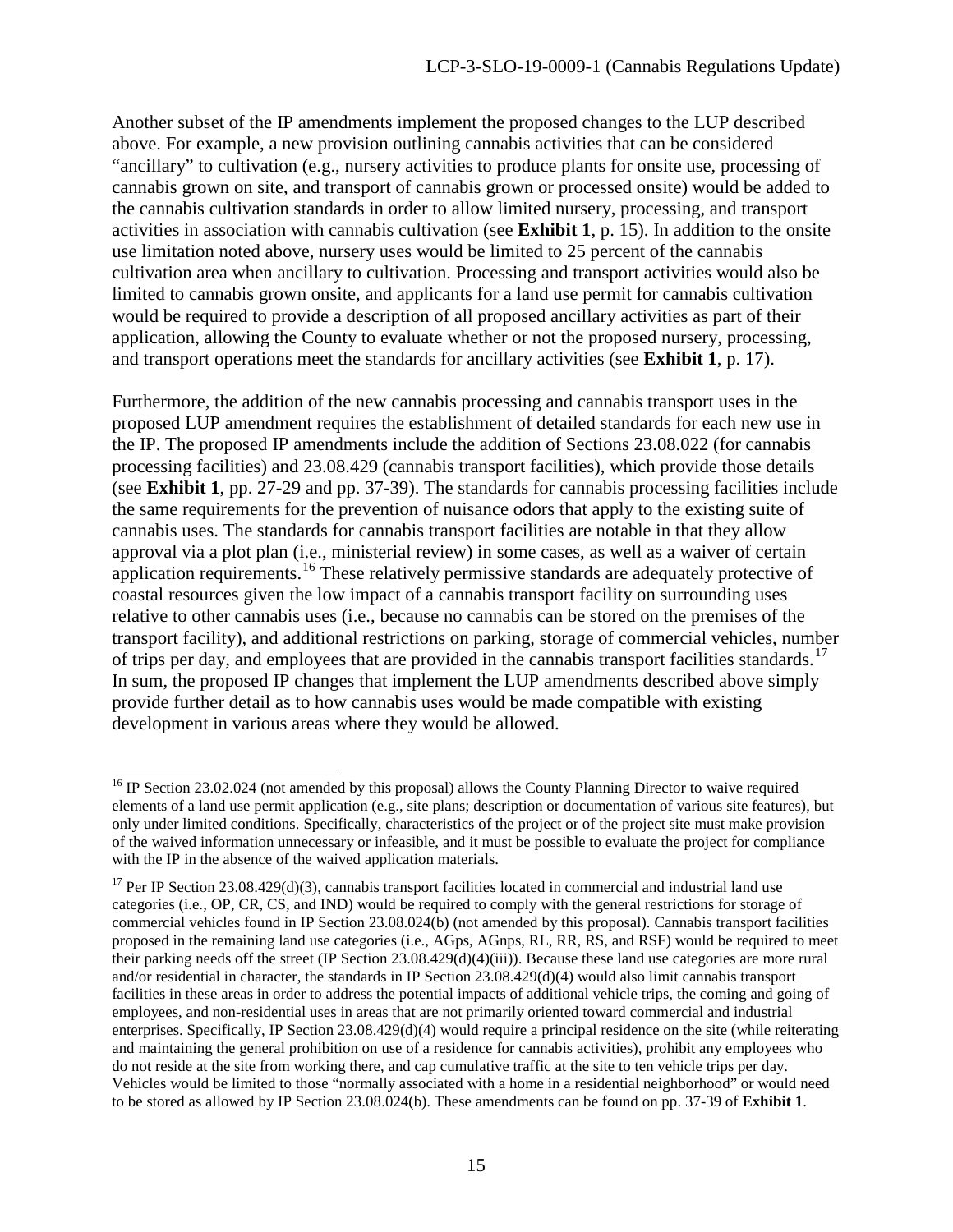The proposed IP amendments that have the most potential to affect coastal resources concern: (1) screening and fencing standards; (2) definitions of structures used in cannabis cultivation and nurseries; and (3) new provisions relating to lighting of cannabis operations. Cannabis screening, structures, and lighting provisions are significant because they affect the consistency of the IP with LUP policies that protect visual resources along the coast. These changes would either enhance or have no effect on the existing certified IP's protections for coastal resources as proposed, or could be slightly modified to achieve the County's intent and avoid negative impacts to coastal resources.

Specifically, screening standards in the existing certified IP require that any outdoor cannabis activities (i.e., cannabis cultivation and cannabis nurseries, IP Sections 23.08.418 and 23.08.420; see **Exhibit 1**, pp. 14-22 and 22-27) screen plants and prevent access by unauthorized persons by way of a solid, durable, and lockable fence at least six feet in height. The certified IP requires that any such fencing not violate any other ordinance or code section, and also requires that the fencing comply with applicable area, community, specific, and design plans, and further requires consistency with the visual resource protection standards applicable to all cannabis activities. The proposed amendment would amend the cultivation and nursery screening provisions to add specificity to the existing requirements, including requirements that fencing be located outside of setback areas and be designed to allow for wildlife movement where necessary. The proposed new language would also clarify that no screening is required for indoor cultivation and nurseries if the structure that contains these uses already provides the functional equivalent of screening (in terms of both security and opacity). While the proposed amendment allows for a waiver or modification of these screening standards, such action would require a finding that site and/or vicinity characteristics make the fencing or screening requirements unnecessary or ineffective. The cross reference to the visual resource protection standards for all cannabis activities would be retained. Notably, however, the certified IP also contains general standards for screening and fencing (IP Section 23.04.190; not specific to cannabis). As proposed, the County's IP amendments would clarify that the updated cannabis-specific standards supersede the more general standards of IP Section 23.04.190. However, IP Section 23.04.190 contains some screening and fencing requirements for commercial and industrial structures that may apply to attributes of cannabis cultivation and nurseries (especially indoor cultivation and nurseries) other than the plants themselves. For instance, IP Section 23.04.190(a)(1) requires screening of mechanical building support equipment (e.g., air conditions and utility meters), and  $23.04.190(a)(5)$  requires screening along the side and rear property lines of non-residential uses in some circumstances. To avoid relieving cannabis operations of screening and fencing standards that would apply to similar, non-cannabis uses, suggested modifications specify that the proposed cannabis-specific screening and fencing standards would supplement the requirements of 23.04.190 rather replacing them (see **Exhibit 2**, pp. 3-4). Thus, as modified, the proposed amendments preserve the requirement that screening not obstruct public views while clarifying the original language and the proposed relationship between generic and cannabisspecific screening and fencing standards, while also providing some flexibility for situations in which screening of cannabis plants is not necessary.

The changes to the definition of structures used for cannabis cultivation and nurseries concern three terms defined in IP Section 23.11.030 (Coastal Land Use Ordinance Definitions; see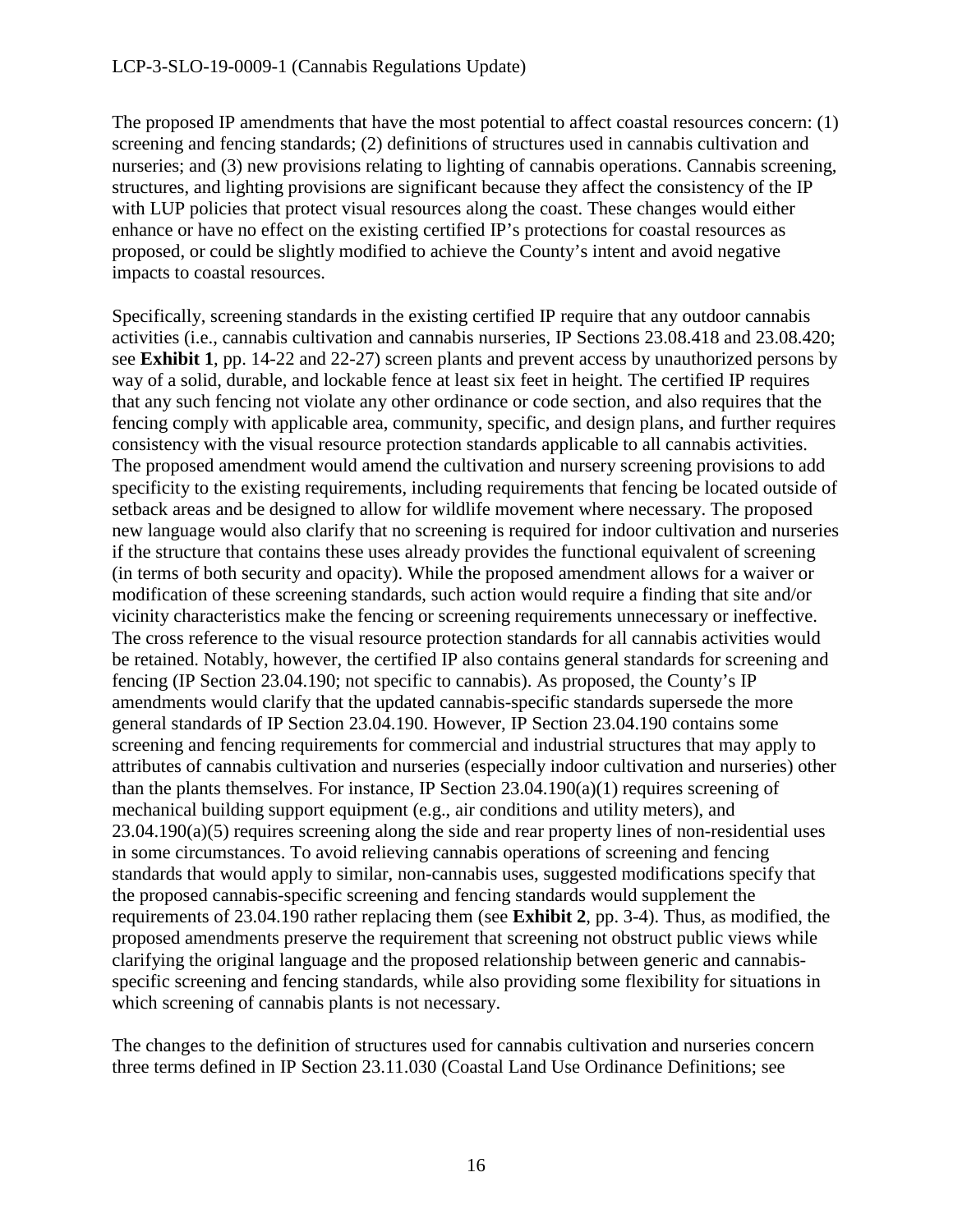**Exhibit 1**, pp. 5-6): Cannabis greenhouses, cannabis hoop structures, and cannabis shade cloth structures, each of which is discussed further below.

The changes to the definition of cannabis greenhouses are minor, and include adding the term "cannabis" to modify the word "nurseries" in several places for clarity, and specifying that cannabis processing (either as a primary or ancillary use) cannot take place in a cannabis greenhouse.

The changes to the definition of a hoop structure are more substantive, but they also impose *more* restrictions on what can be classified as a hoop structure. The amendment would replace the current requirement that a hoop structure be open on the ends and include no framing other than the hoops with a prohibition on permanent anchors or foundations, trusses, wood construction, plumbing (other than for irrigation), mechanical, or electrical systems. The objective of both the currently certified and the proposed replacement language is to ensure that hoop structures are relatively impermanent, but the new proposed language provides a more appropriate set of indicators of permanence. Additionally, it adds a limit to the length of hoop structures in non-residential land use categories and clarifies that the existing limit on hoop structures in residential areas is cumulative for the site. These changes provide more and clearer limits on the amount of hoop structure area allowed in all land use categories where cannabis cultivation and nurseries are allowable.<sup>18</sup>

The amendment would add a new definition for cannabis shade cloth structures, which are not defined in the IP currently. Adding this definition allows the County to place limits on shade cloth structures (i.e., open on all sides, temporary, not more than 12 feet in height, not more than 120 square feet of cumulative area in residential land use categories, detached from other structures, no plumbing, mechanical, or electrical systems allowed). To ensure that cannabis shade cloth structures do not degrade coastal views and are used in a manner that is consistent with the visual resource protection policies of the LUP more broadly, suggested modifications add a sentence to the definition of cannabis shade cloth structures that specifies that cannabis cultivation or cannabis nurseries under a shade cloth structure are outdoor cultivation or outdoor nurseries for the purposes of the chapter. While this is intuitively obvious (since shade cloth structures are temporary and open on all sides, i.e.), making it explicit ensures that all restrictions on the use of artificial lighting that apply to outdoor cultivation and outdoor nurseries apply to cultivation or nurseries beneath shade cloth structures, as well (see **Exhibit 2**, p. 2). To ensure that cannabis shade cloth structures do not block protected coastal views, an additional suggested modification adds the term to the list of cannabis development types that must be sited to prevent impacts to certain public views (see **Exhibit 2**, p. 2).<sup>[19](#page-16-1)</sup>

 $\overline{a}$ 

<span id="page-16-0"></span> $18$  Additionally, the definition is amended to note that for the purposes of obtaining licenses (i.e., from the state, and as distinct from the purpose of obtaining a land use permit from the County pursuant to the IP), cannabis cultivation or cannabis nurseries within hoop structures can be considered indoor or mixed-light cannabis cultivation or cannabis nurseries. This allows cannabis producers more flexibility in which state licenses they obtain while maintaining clear restrictions on what activities are and are not allowed in hoop structures in the unincorporated area of the County's coastal zone. Lighting of hoop structures is restricted by the broad restrictions on outdoor lighting that are proposed to be added to the standards for nurseries and cultivation (see **Exhibit 1**, pp. 20 and 26; this language is also discussed on p. 18 of these findings).

<span id="page-16-1"></span><sup>&</sup>lt;sup>19</sup> Another suggested modification in IP Section 23.11.030 (**Exhibit 2**, p. 1) is to delete the definition of the term "cannabis cultivation operation." As noted above in the project description (p. 7 of this report), the County proposed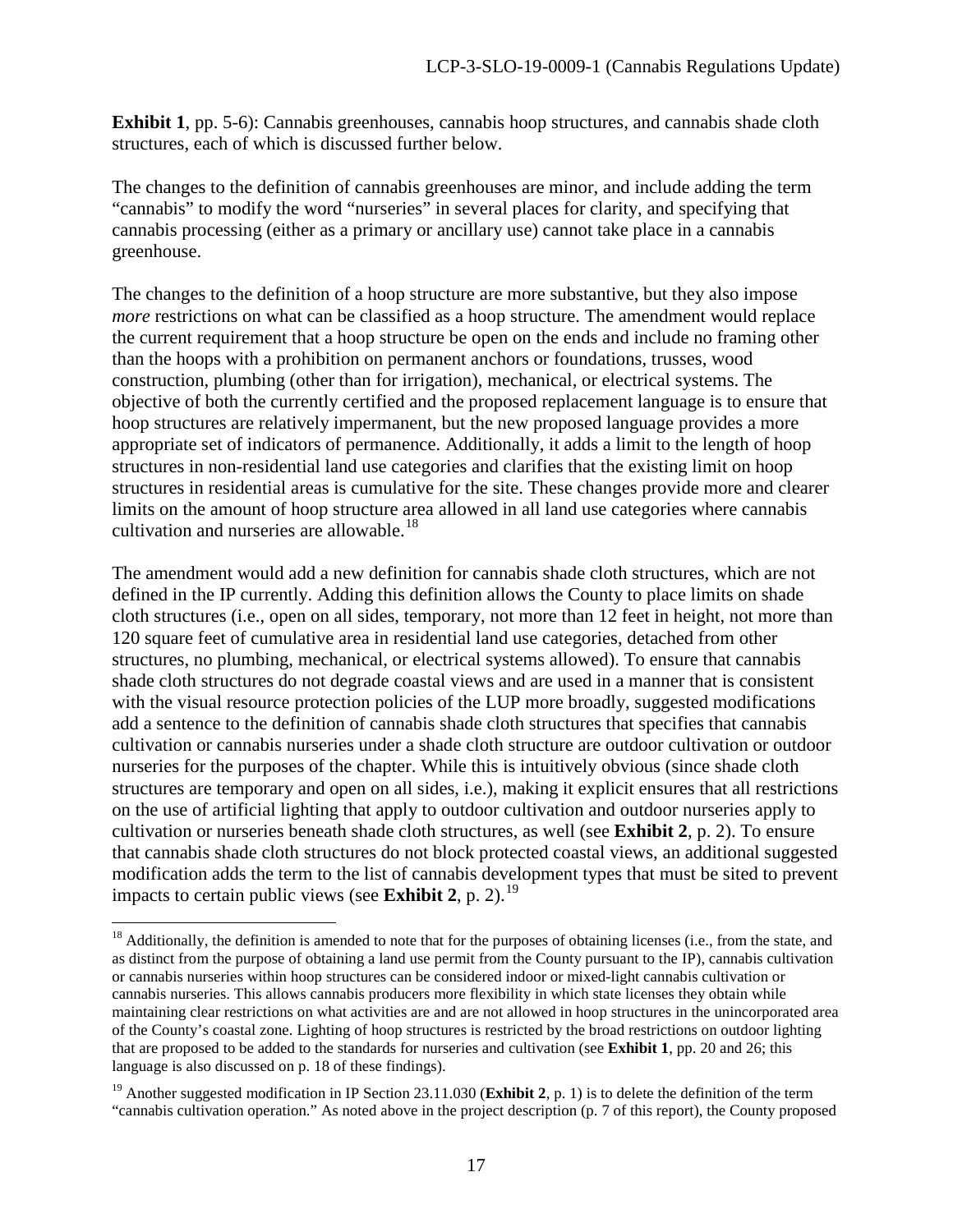$\overline{a}$ 

The proposed IP amendment also proposes changes relating to the lighting of cannabis operations. Light pollution from cannabis operations (particularly mixed light operations in which artificial light is used to manipulate cannabis plant growth) can degrade scenic vistas, disrupt public views, and highlight the presence of development in otherwise dark areas at night. Currently, the IP requires all cannabis activities to site, angle, shield, and operate lighting for security and mixed-light operations so that such activities are not visible from public roads and requires shielding of mixed-light operations between sunset and sunrise (**Exhibit 1**, p. 13). The proposed amendments add to these protections and further ensure consistency with the visual resource policies of the LUP by defining outdoor cultivation (previously an undefined term) as cultivation without the use of artificial lighting to manipulate plant growth (**Exhibit 1**, p. 7) and by adding new sections to the cannabis cultivation and cannabis nursery standards (**Exhibit 1**, pp. 20 and 26, respectively) that impose new limitations on artificial outdoor lighting for any other purpose (i.e., other than growth manipulation).<sup>[20](#page-17-0)</sup> Specifically, under the proposed amendments, outdoor cannabis cultivation and nursery activities would be allowed to use artificial light only for illumination, and only consistent with the restrictions on outdoor lighting that apply to residences.<sup>[21](#page-17-1)</sup> The cannabis-specific restrictions on light pollution are reiterated by reference, temporary lighting is prohibited, and lighting in conjunction with hoop structures is prohibited. Collectively, these modifications further clarify that the intent of the cannabis regulations in the coastal zone is to limit the use of artificial light to grow cannabis to indoor operations only.

Thus, the proposed amendments related to screening and fencing, definitions of cannabis structures, and lighting either maintain or enhance the consistency of the IP with LUP policies relating to visual and scenic resources, or will maintain or enhance protections for visual resources with minor modifications as suggested.

to eliminate this term for in order to more clearly and directly limit the size of cannabis cultivation operations and to address confusion stemming from the distinction between a cultivation "operation" and a cultivation "site" and from the distinction between the meaning of "operation" in state law versus the County's LCP. This change is included in the strikethrough/underline version of the proposed LCP amendment provided by the County as part of its LCP amendment submittal, and the ordinance the County adopted to affect the amendments (which does not show changes in strikethrough/underline format) omits the definition to reflect the fact that it would no longer be operative under the proposed amendment. However, the County's intent to delete the definition is not clear in the ordinance because the section heading for IP Section 23.11.030 (which provides definitions) notes that "definitions not listed are not amended by this section." As such, the omission of the definition of "cannabis cultivation operation" from this section could be construed as having an effect opposite of what the County intended (i.e., it could be construed as meaning that no changes to the definition were proposed). The suggested modification deletes this definition in order to achieve, without ambiguity, the County's original intent of eliminating the term from IP Section 23.11.030.

<span id="page-17-0"></span> $20$  Cannabis cultivation and cannabis nurseries are the only cannabis uses that involve actual growth of the cannabis plant, which means they are the only cannabis uses in which the use of artificial light to manipulate cannabis growth is a concern. Other cannabis uses cover the transportation, processing, manufacturing, testing, and sale of cannabis products, all of which occur after harvesting and therefore do not involve plant growth.

<span id="page-17-1"></span><sup>21</sup> Subsections (b) through (f) of IP Section 23.04.320, which are referenced by the proposed amendments, require minimization of the intensity of outdoor lighting; require that light sources be designed and adjusted to direct light away from any road or street, and away from any dwelling outside the ownership on which it originates; place distinct, specific limitations on lights used to illuminate both the ground and elevated features; define the highest point on which light fixtures can be placed on a given site; and impose additional restrictions on street lighting in order to prevent light pollution.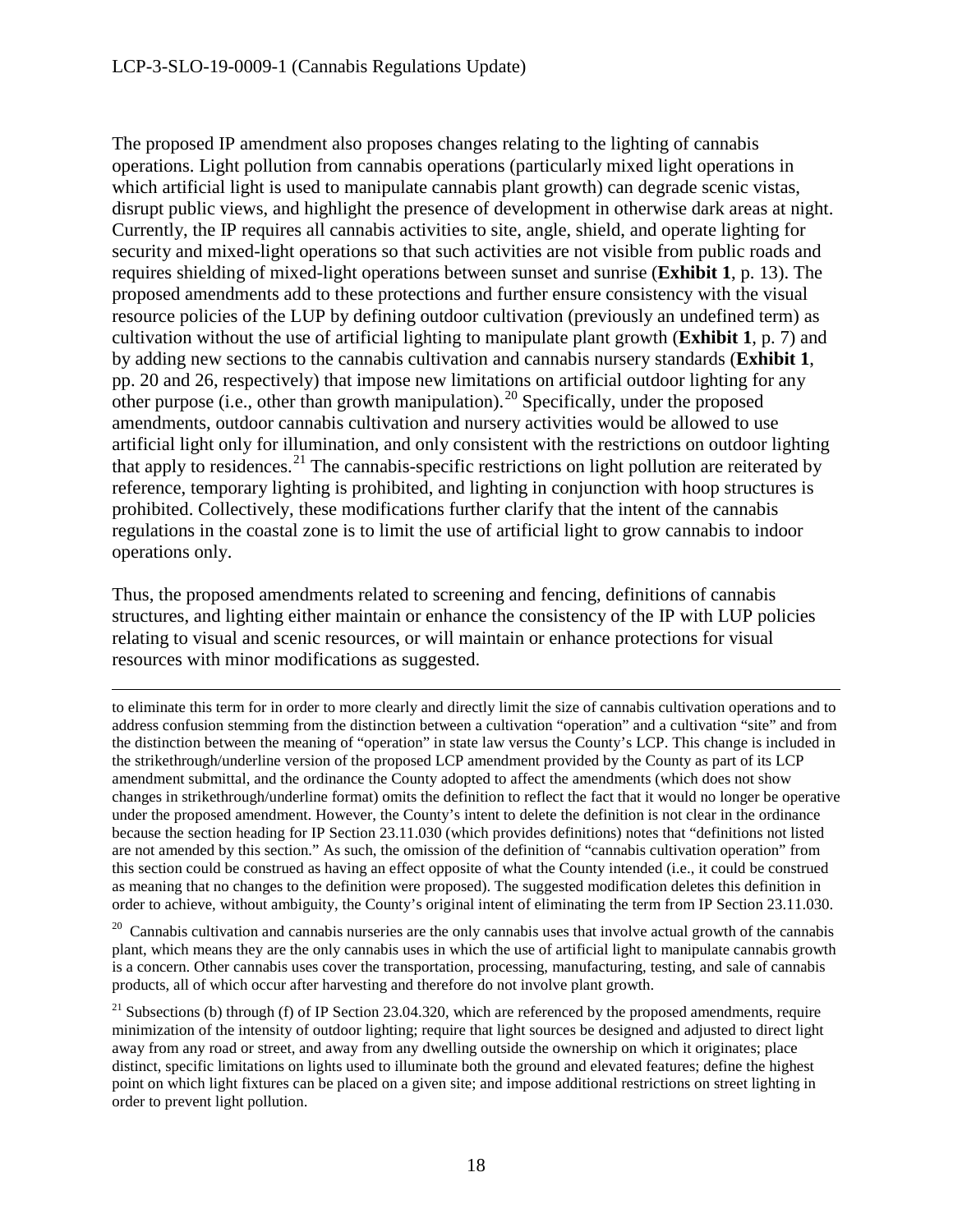The IP also includes Section 23.08.416(p) on habitat setbacks, which applies to all cannabis activities (see **Exhibit 1**, p. 13). This language was added by the Commission to the original regulations to ensure consistency with the Environmentally Sensitive Habitats (ESHA) policies noted above, particularly ESHA Policy 28 requiring a 100-foot riparian vegetation setback for any new development outside the USL, and ESHA Policy 17, which provides a 100-foot development setback for wetlands particularly. However, the proposed new IP sections relating to the new cannabis transport and processing uses apply habitat setbacks consistent with those required *outside* the coastal zone. Suggested modifications replace the proposed habitat setbacks in these two sections with a reference to the habitat setbacks in IP Section  $23.08.416(p)$  (see **Exhibit 2**, pp. 4 and 5, respectively).<sup>[22](#page-18-0)</sup> An additional suggested modification removes language prohibiting the location of cannabis processing facilities in ESHA because the habitat setbacks provided in IP Section 23.08.416(p) already ensure that cannabis uses will not be sited in ESHA (see **Exhibit 2**, p. 4).

Other proposed IP amendments are not expected to influence the consistency of the County's cannabis regulations with the LUP, but modifications are suggested at the request of the County to improve clarity or correct errors. For instance, the elimination of the definition of "cannabis cultivation operation" as a defined term is part of a suite of proposed changes that add clarity and specificity to the cannabis regulations and do not pose any consistency issues with the LUP.<sup>[23](#page-18-1)</sup> Suggested modifications to strike this definition (see **Exhibit 2**, p. 1) reflect the fact that while the County's intent was to eliminate the definition this change is not clear in the ordinance adopted by the Board of Supervisors.<sup>[24](#page-18-2)</sup> Additionally, some use-specific restrictions on use of a residence for cannabis activities obviated by the proposed amendments were not deleted, and suggested modifications make those changes (see **Exhibit 2**, pp. 3-4). Finally, required findings for each cannabis use have always addressed minimum distances from sensitive uses (as required by state law), but the proposed IP amendments ensure that these requirements are also noted as locational standards for each cannabis use. Modifications are suggested to ensure that each new locational standard refers to the correct use (see **Exhibit 2**, pp. 4-5).

The remaining proposed amendments make minor and clarifying changes that will not affect coastal resource protections, including the renumbering of IP sections providing the standards

<span id="page-18-0"></span> $\overline{a}$  $2<sup>22</sup>$  In the original version of the IP cannabis regulations, only the standards for the two cannabis uses that could be conducted outdoors (i.e., cannabis cultivation and cannabis nurseries) specifically reiterated the habitat setbacks of IP Section 23.08.416(p) (see **Exhibit 1**, p. 13) in the sections pertaining to setbacks. Since the suggested modifications to the cannabis processing and transport standards change this pattern, additional suggested modifications to the setback standards for cannabis manufacturing, cannabis testing facilities, cannabis dispensaries, and cannabis distribution facilities would adopt the same convention of cross-referencing the habitat setback standards in IP Section 23.08.416(p) (see **Exhibit 2**, pp. 4-5). While this suggested modification could be considered redundant, the clarity it provides about the broad applicability of 23.08.416(p) is necessary to ensure that cannabis activities are conducted consistent with the ESHA policies of the LUP. Similarly, suggested modifications to cannabis cultivation and cannabis nursery standards (**Exhibit 2**, pp. 2 and 3, respectively) clarify that the habitat setbacks in Section 23.08.416(p) apply to all cannabis cultivation and cannabis nurseries, not just outdoor cultivation and nurseries.

<span id="page-18-1"></span> $23$  See discussion at note 6 above.

<span id="page-18-2"></span> $24$  See discussion at note 19 above.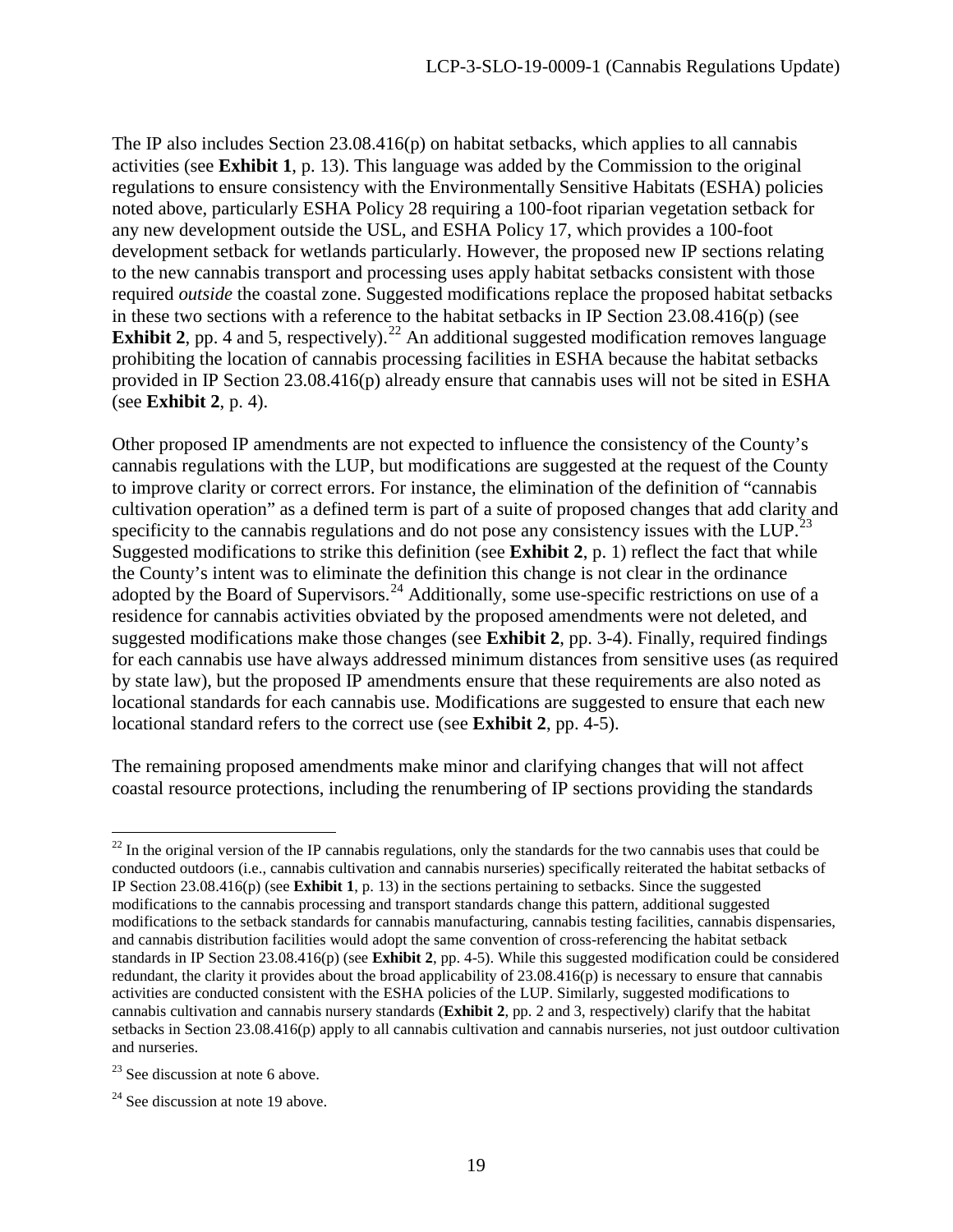and conditions with which cannabis uses must comply, and the addition of definitions for several cannabis-related terms that were not defined in the originally certified text.

In conclusion, as modified, the IP amendment provides additional specificity and clarity to ensure that cannabis activities are allowed in appropriate areas and in a manner that protects visual resources and ESHA as required by the LUP. County planning staff have been supportive of the suggested modifications described above, and have identified additional minor modifications to clarify the intent of the proposed amendment and to correct drafting errors. As such, the proposed IP amendment, with the identified suggested modifications, is adequate to carry out the LUP.

## <span id="page-19-0"></span>**C. CALIFORNIA ENVIRONMENTAL QUALITY ACT (CEQA)**

The Coastal Commission's review and development process for LCPs and LCP amendments has been certified by the Secretary of the State's Natural Resources Agency as being the functional equivalent of the environmental review required by CEQA. Local governments are not required to undertake environmental analysis of proposed LCP amendments, although the Commission can and does use any environmental information that the local government has developed. CEQA requires that alternatives to the proposed action be reviewed and considered for their potential impact on the environment and that the least damaging feasible alternative be chosen as the alternative to undertake.

San Luis Obispo County filed a notice of exemption for the proposed amendment, citing Business and Professions Code Section 26055(h), which exempts from CEQA review the adoption of cannabis regulations by local jurisdictions that require discretionary review of permits, licenses, or other authorizations to engage in commercial cannabis activity, if that discretionary review includes compliance with CEQA. Under the County's certified IP, all cannabis activities require either Minor Use Permit or Development Plan approval, and all Minor Use Permits and Development Plans require an environmental determination. While the proposed IP amendments include the addition of one cannabis use, cannabis transport facilities, which may be approved via ministerial review, the County cites CEQA Guidelines Section 15061(b)(3) (known as the general rule or common sense exemption), which state that a project is exempt from CEQA when it can be seen with certainty that there is no possibility that the activity in question may have a significant effect on the environment, to address that case.

This report has discussed the relevant coastal resource issues with the proposal and proposes suggested modifications to address relevant coastal resource issues to ensure that the LUP as proposed to be amended will be fully consistent with Coastal Act Chapter 3 policies and that the IP as proposed to be amended will be fully consistent with the LUP (as proposed to be amended). All above findings are incorporated herein in their entirety by reference.

As such, there are no additional feasible alternatives or feasible mitigation measures available which would substantially lessen any significant adverse environmental effects which approval of the amendment would have on the environment within the meaning of CEQA. Thus, the proposed amendment will not result in any significant environmental effects for which feasible mitigation measures have not been employed consistent with CEQA Section 21080.5(d)(2)(A).